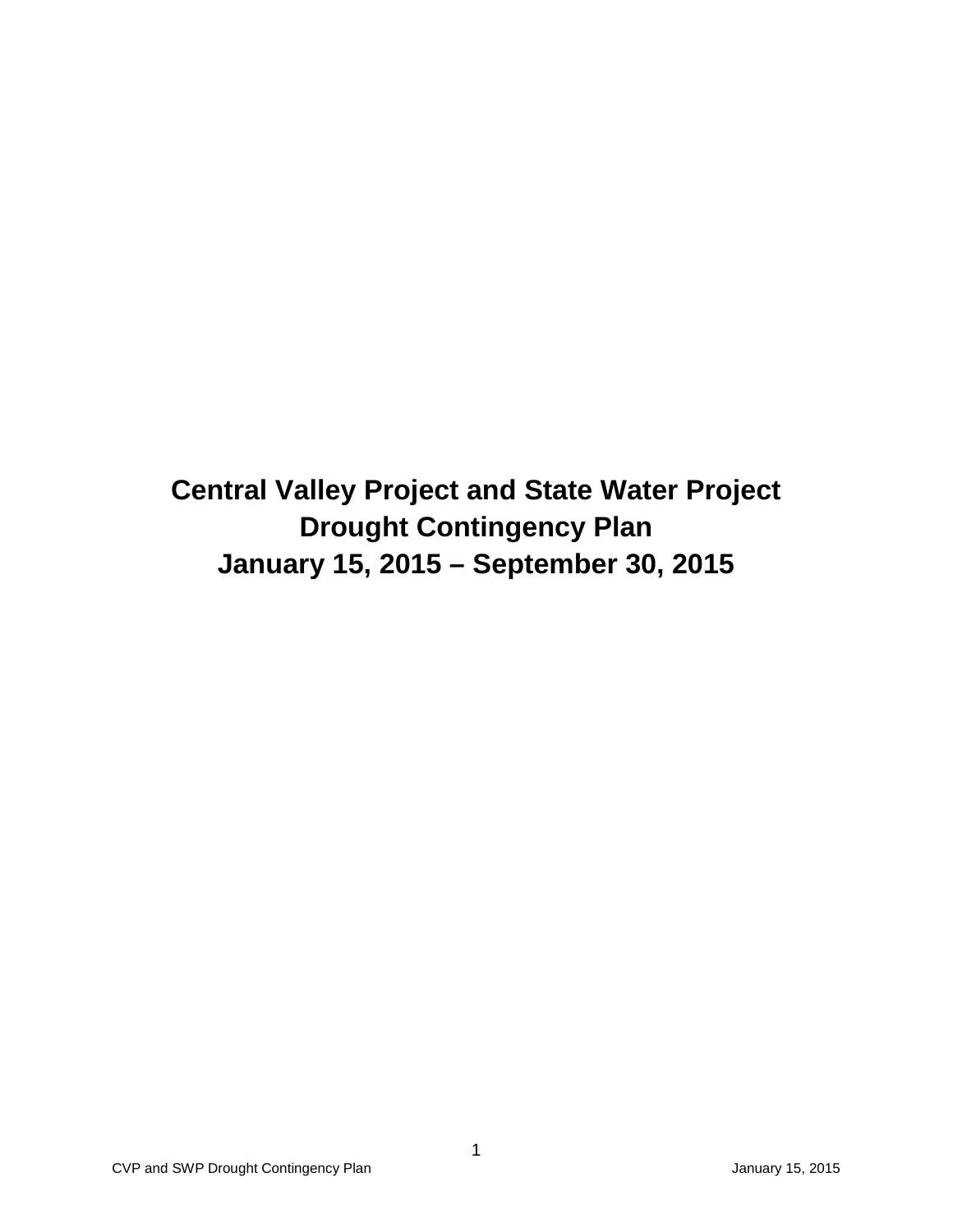## **Table of Contents**

| $\mathbf{L}$ |      |  |
|--------------|------|--|
| Α.           |      |  |
| В.           |      |  |
|              | i.   |  |
|              | ii.  |  |
|              | iii. |  |
|              | iv.  |  |
|              | ν.   |  |
| Ш.           |      |  |
| Α.           |      |  |
| В.           |      |  |
| C.           |      |  |
|              | i.   |  |
|              | ii.  |  |
|              | iii. |  |
|              | iv.  |  |
| III.         |      |  |
| IV.          |      |  |
| V.           |      |  |
| А.           |      |  |
| В.           |      |  |
| C.           |      |  |
|              |      |  |
| Α.           |      |  |
|              | i.   |  |
|              | ii.  |  |
|              | iii. |  |
|              | iv.  |  |
|              | v.   |  |
|              | vi.  |  |
| В.           |      |  |
|              | i.   |  |
|              | ii.  |  |
|              | iii. |  |
|              | iv.  |  |
|              |      |  |
| А.           |      |  |
| В.           |      |  |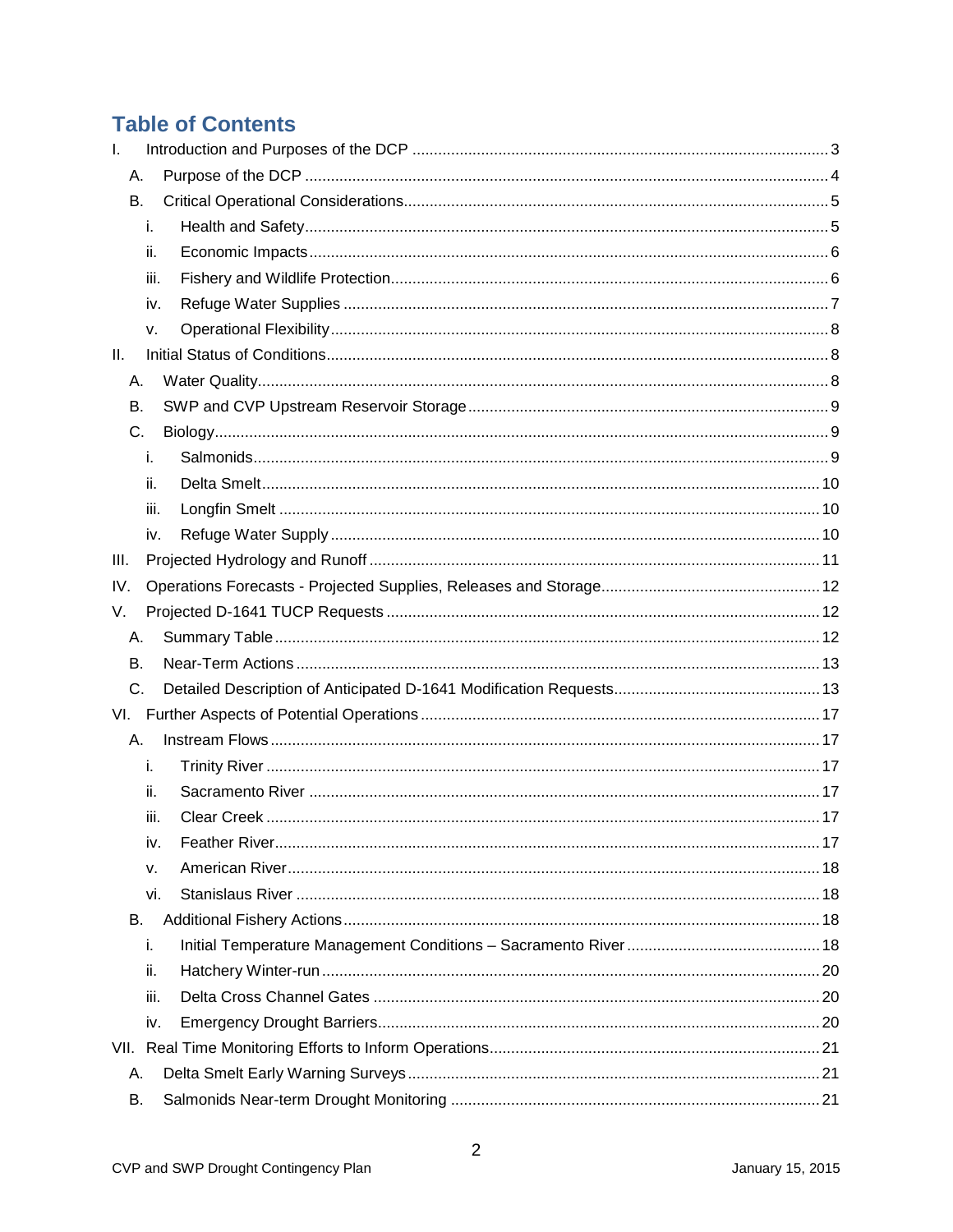### **Central Valley Project and State Water Project Drought Contingency Plan January 15, 2015 – September 30, 2015**

This Drought Contingency Plan (DCP) is prepared by the U.S. Bureau of Reclamation (Reclamation) and California Department of Water Resources (DWR), by working with U.S. Fish and Wildlife Service (USFWS), National Marine Fisheries Service (NMFS), and California Department of Fish and Wildlife (CDFW) (collectively "the Agencies"). This DCP is submitted to the State Water Resources Control Board (SWRCB) on January 15, 2015, as required by the SWRCB's final Temporary Urgency Change Order dated October 7, 2014. This DCP will be updated as necessary based on changing circumstances, which could include additional proposed modifications to SWRCB permit requirements. Most importantly, the DCP, as described below, is based upon hydrologic conditions as of January 1, 2015, thus we anticipate changes in drought response actions as the year's hydrology unfolds.

The Agencies prepared an "Interagency 2015 Drought Strategy for the Central Valley Project and State Water Project" (2015 Drought Strategy) which was released as a working draft on December 12, 2014. A copy of the 2015 Drought Strategy is included with this DCP for ease of reference (See Reference 1). The 2015 Drought Strategy describes the anticipated coordination, process, planning and potential drought response actions for 2015. Not all of those actions are described specifically in this DCP, which is focused on articulating anticipated proposed modifications to SWRCB permit requirements. Other actions described in the 2015 Drought Strategy, as well as additional actions that may be proposed by stakeholders, will continue to be considered and analyzed by the Agencies for possible implementation in 2015.

## <span id="page-2-0"></span>**I. Introduction and Purposes of the DCP**

The State's December 30, 2014, snow survey found a Sierra Nevada snowpack that is less than half of normal in terms of the amount and water content for this time of year. Furthermore, although November and December 2014 storms brought much needed precipitation, after three dry years, the State's overall water storage levels remain far below average. Adequate storage is needed throughout the year and especially in dry times of the year in order for the Central Valley Project (CVP) and State Water Project (SWP) to supply human needs, continue repelling saltwater in the Delta, and provide for cold water needs of Chinook salmon. On January 17, 2014, California's Governor issued a drought State of Emergency proclamation. Nearly one year later, drought conditions and the Governor's proclamation remain in place. Over the last year and a half, Reclamation and DWR have worked closely with the fish and wildlife agencies to develop operational and contingency plans, as well as real-time coordinated operations and monitoring, in order to responsibly manage our State's limited water supplies.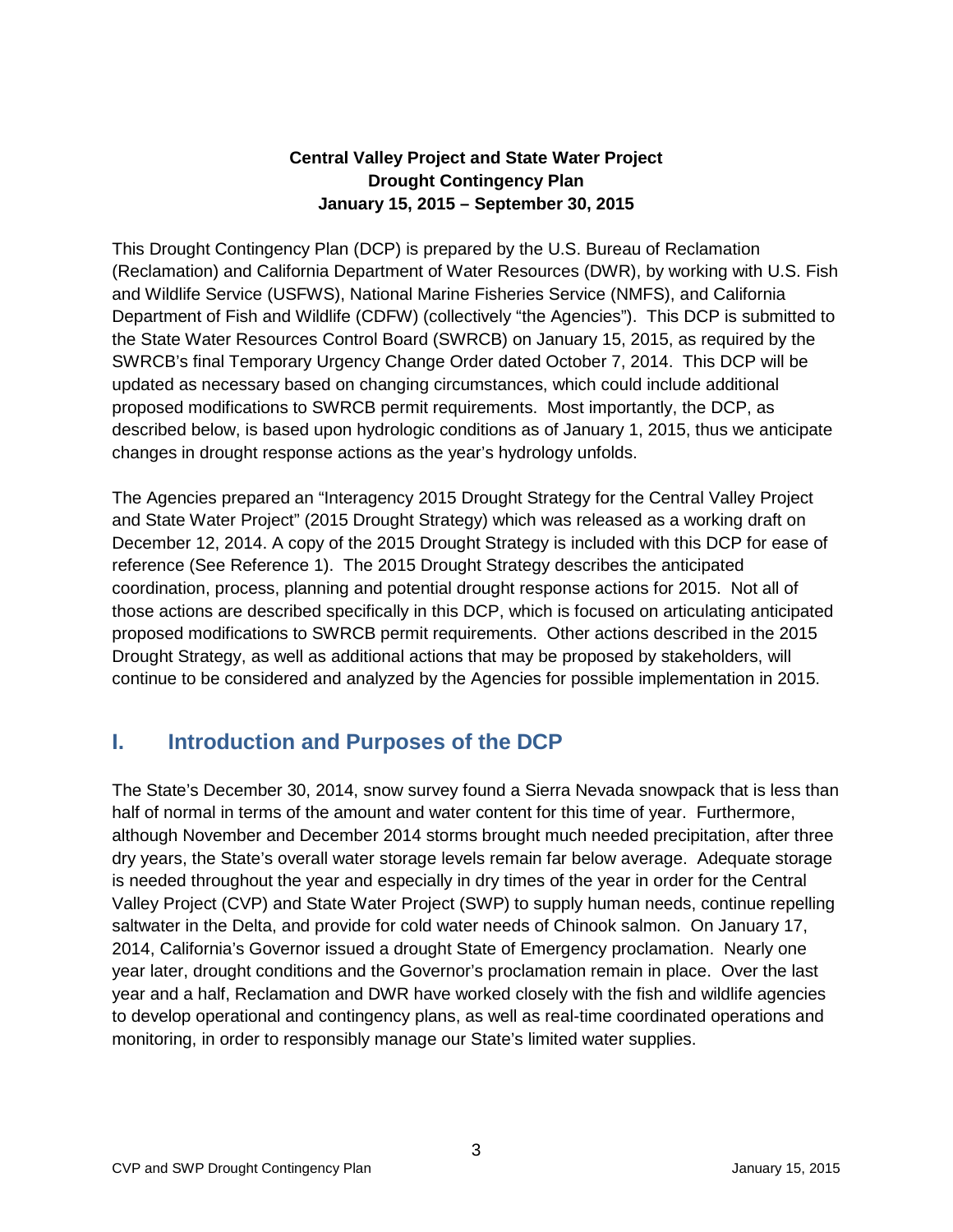## <span id="page-3-0"></span>**A. Purpose of the DCP**

Since December 2013, State and federal agencies that supply water, protect fish and wildlife, and regulate water quality, have worked together to balance water supply, biological protections, and water quality during this drought. Following the Governor's emergency drought proclamation, on January 29, 2014, Reclamation and DWR sought a temporary modification to their water rights permits and licenses to respond to the drought conditions. On January 31, 2014, the Executive Director of the SWRCB issued an Order that granted temporary modification to Water Rights Decision 1641 (D-1641).

According to the petition and subsequent acknowledgement in the Order, Reclamation and DWR convened a Real Time Drought Operations Management Team (RTDOMT) comprised of representatives from Reclamation, DWR, State and federal fish and wildlife agencies, and the SWRCB to discuss more flexible operations of the Projects while protecting beneficial uses. Together, these agencies worked through existing statutory and regulatory obligations so that water operations could adjust quickly to changes in the weather and environment to support and improve water supply deliveries when possible while protecting water quality and fish and wildlife as required under state and federal laws and permits. The RTDOMT agencies recognize the importance of their efforts to minimize potential impacts from drought to provide food security, economic stability, and species protection in California.

It is difficult under these very dry conditions, and low reservoir storages, to balance the multiple critical uses of the limited water supplies. The purpose of this DCP is to provide an overview of current conditions in the CVP and SWP operated reservoirs and the Delta related to salinity and threatened fisheries, as well as an overview of available supplies for multiple beneficial uses as they relate to projected flow and storage conditions using 50%, 90%, and 99% exceedence probabilities for assumed hydrology. This DCP addresses projected water operations based on various hydrologic scenarios and potential adjustments to regulatory requirements through September 30, 2015.

The primary goals of this DCP are to:

- 1. Operate the CVP and SWP during this extreme drought to provide for, at a minimum, essential human health and safety needs throughout the CVP and SWP service areas, and preferably to minimize water supply shortages that harm the State's economy.
- 2. Control saltwater intrusion in the Sacramento-San Joaquin Delta by providing enough fresh water flow out of the Delta throughout dry months to repel saltwater that pushes inland on ocean-driven tides from San Francisco Bay.
- 3. Preserve enough cold water deep in Shasta Lake and other reservoirs to maintain cool river temperatures for various runs of Chinook salmon.
- 4. Maintain protections for State and federally endangered and threatened species and other fish and wildlife resources that are suffering from unavoidable impacts due to a drought of this magnitude and necessary drought‐related actions.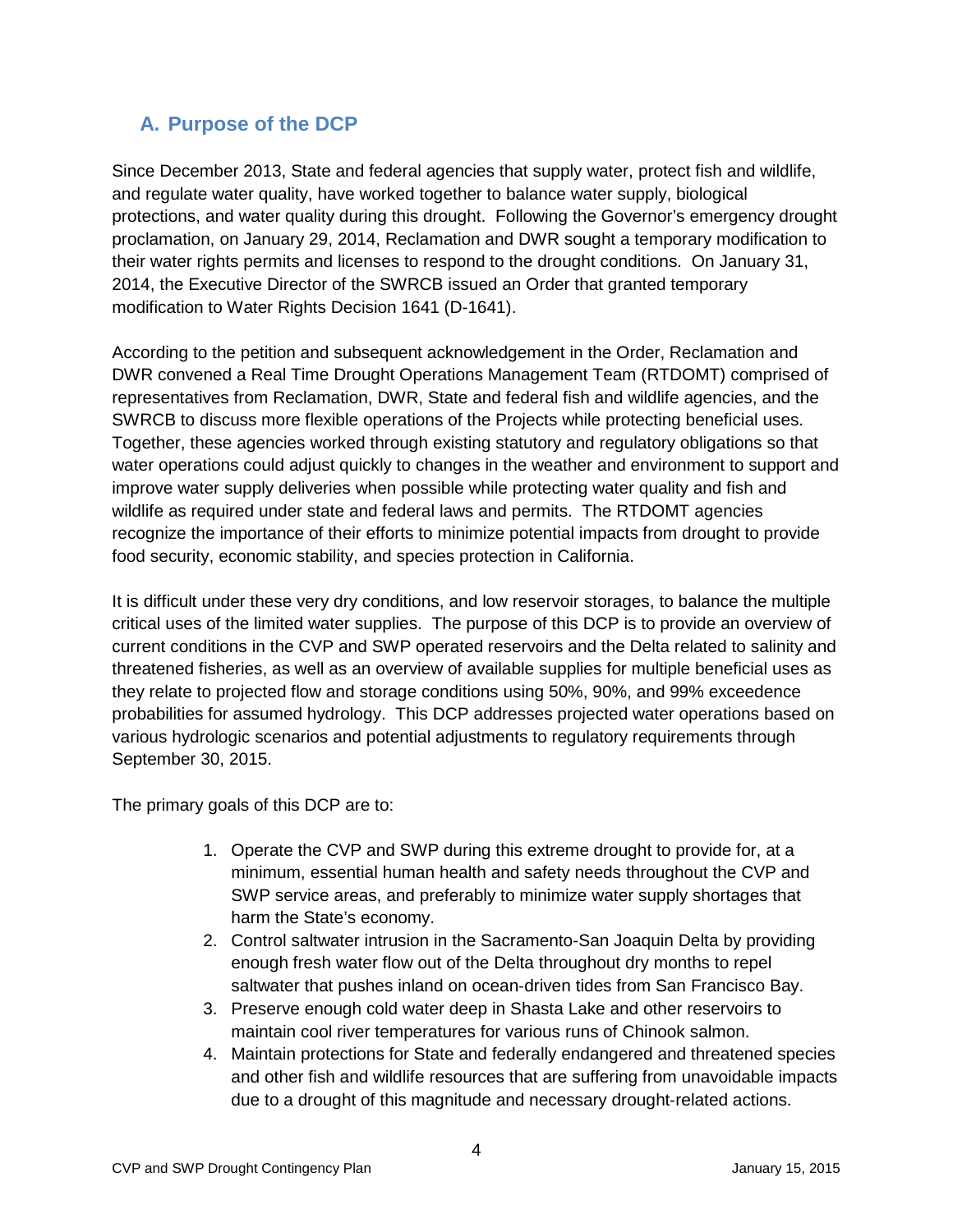## <span id="page-4-0"></span>**B. Critical Operational Considerations**

The operational forecasts developed for this DCP are designed to make the most efficient use of the limited water resources in 2015 for multiple beneficial uses while managing the potential risks of continued drought conditions into next year. There are three main objectives of this DCP. First, to continue operation of the Delta pumping facilities, taking advantage of opportunities to export natural or abandoned flow while maintaining Delta water quality and providing adequate protections for listed fish. Second, to conserve reservoir storage for use later in the water year. Third, to manage reservoir releases from June through September to concurrently benefit in‐stream temperature objectives, meet Sacramento Valley in‐basin needs and other water supplies, and preserve carry-over storage. This DCP includes considerations on how the Projects propose to generally operate under different hydrologic conditions, but the actual operation is still uncertain at this time because of changing hydrology. The hydrologic scenarios used in this DCP are discussed in the Projected Hydrology and Runoff section later in the document.

A key consideration is that even if the overall hydrology significantly improves this year, the water supply system, particularly in regions south of the Delta, is in a severely depleted state. The ability to deliver water south of the Delta is important to support health and safety, municipal and industrial, and refuge needs as well as to help communities and the State economy to recover from the severe dry conditions from the past several years.

The following are the Projects' critical operational considerations and objectives under on-going drought conditions.

### <span id="page-4-1"></span>**i. Health and Safety**

During this continuing drought, operations of the CVP and SWP must provide for, at a minimum, essential human health and safety needs throughout the CVP and SWP service areas, and retain the capability to provide for such minimum needs throughout water year (WY) 2015 and WY2016 if drought conditions continue. For clarity, Reclamation and DWR's consideration of these essential human health and safety needs includes adequate water supplies and water quality for drinking water, sanitation, and fire suppression, but does not extend to other urban water demands such as outdoor landscape irrigation. While most Californian communities may have reserve water supplies, some communities will require continued delivery of limited amounts of water through the CVP and SWP systems to meet these basic needs.

At DWR's request, the 29 public water agencies that contract for water from the SWP quantified their needs to meet demands for drinking, hygiene, and sanitation (collectively 55 gallons per capita per day (gpcd)), plus fire protection. Most SWP contractors have alternative sources of water, including groundwater and local reservoirs. The combined initial estimated need that DWR received from its contractors this past October was approximately 330 thousand acre‐feet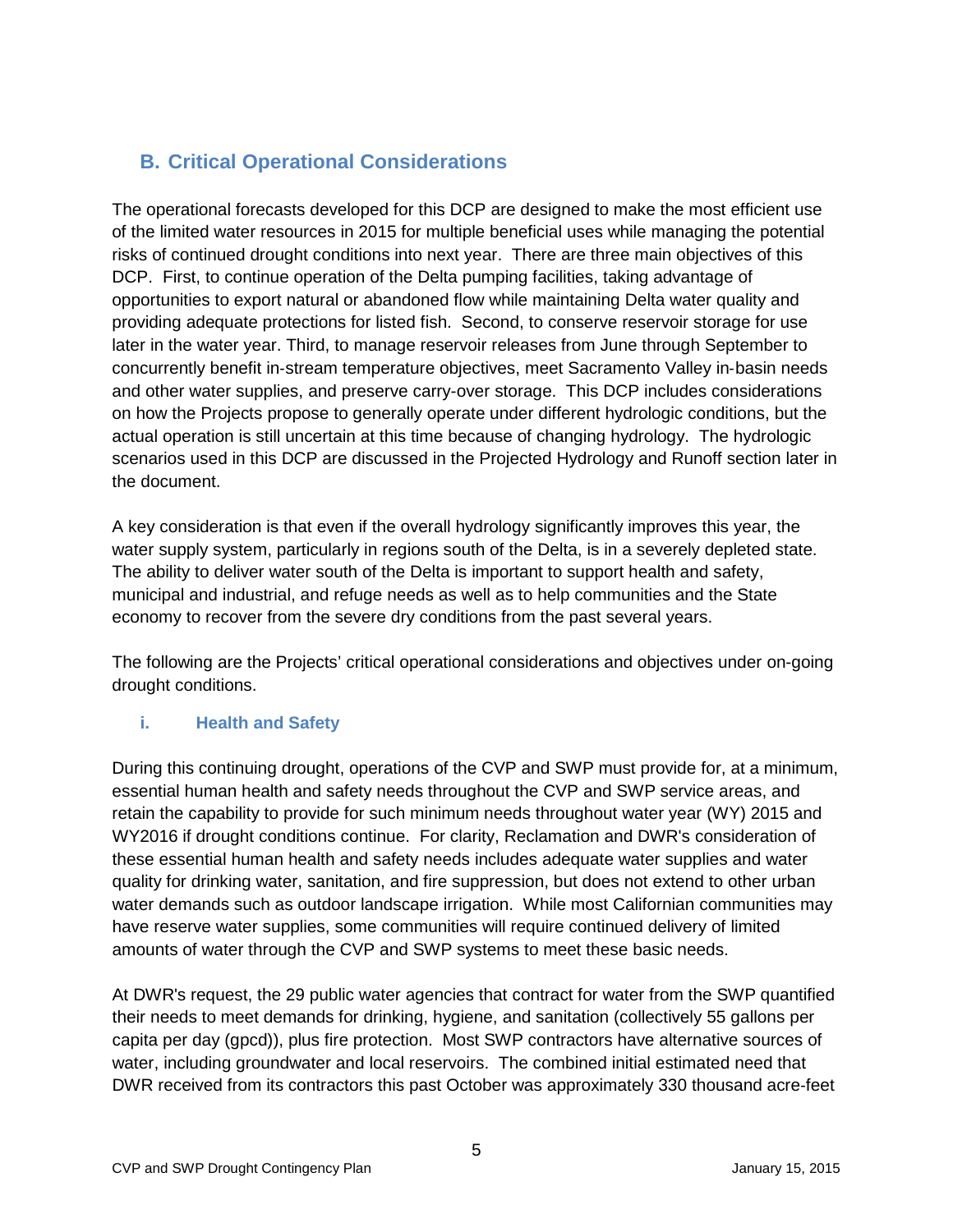(TAF) for calendar year 2015. Those needs are expected to fluctuate based on changes in availability from other sources.

Reclamation currently uses its draft Municipal and Industrial (M&I) Water Shortage Policy (Draft Policy) to determine the amount of water to be provided to its M&I contractors in those years where human health and safety needs govern CVP allocations to these contractors. Under these conditions, M&I contractors are required to update population estimates and non-CVP water source information to determine how much water will be needed from the CVP to meet their overall human health and safety demand for that year. The vast majority of CVP contractors throughout the entire service area that receive M&I water from the CVP have other available supplies to help meet their demand. Based upon application of the Draft Policy approximately 180 TAF of CVP water was allocated in WY2014 to help meet their health and safety needs with consideration of other available supplies. For WY2015, Reclamation intends to again apply the Draft Policy to determine the amount of CVP water available to meet health and safety needs. For planning purposes the 180 TAF is a reasonable estimate of minimum CVP M&I needs for WY2015 if dry conditions continue, however it is anticipated these needs may fluctuate based on changes in availability from other sources.

### <span id="page-5-0"></span>**ii. Economic Impacts**

Throughout the continuing drought, CVP and SWP systems will be operated to lessen critical economic losses to agriculture, municipal, and industrial uses due to water shortages through project water deliveries and by facilitating voluntary water transfers and exchanges to the extent possible, while balancing the needs of upstream storage, fishery and wildlife resource protection, and operational flexibility. A key to minimizing water supply shortages for economic purposes will be to take advantage of opportunities to export natural or abandoned flow in the winter and spring while maintaining Delta water quality and minimizing adverse effects to listed fish. Release of stored water in summer and fall will be managed to concurrently benefit instream temperature and wildlife objectives, meet Sacramento Valley in-basin needs, convey water south-of-Delta to meet water supply needs, and preserve system reservoir carry-over storage to meet objectives in WY2016.

### <span id="page-5-1"></span>**iii. Fishery and Wildlife Protection**

The CVP and SWP operations outlined in this DCP will continue to maintain protections for endangered species and other fish and wildlife resources that are suffering from unavoidable impacts due to drought and drought-related operations. The 2015 Drought Strategy calls out some elements that could be modified in order to balance all needs, while providing protections required by law. Any changes in operations that are ultimately proposed by Reclamation and DWR either through a Temporary Urgency Change Petition (TUCP) or under the Endangered Species Act (ESA) will be submitted by Reclamation and DWR for concurrent review under applicable laws, including the Federal ESA (FESA), California ESA (CESA), and the California Water Code.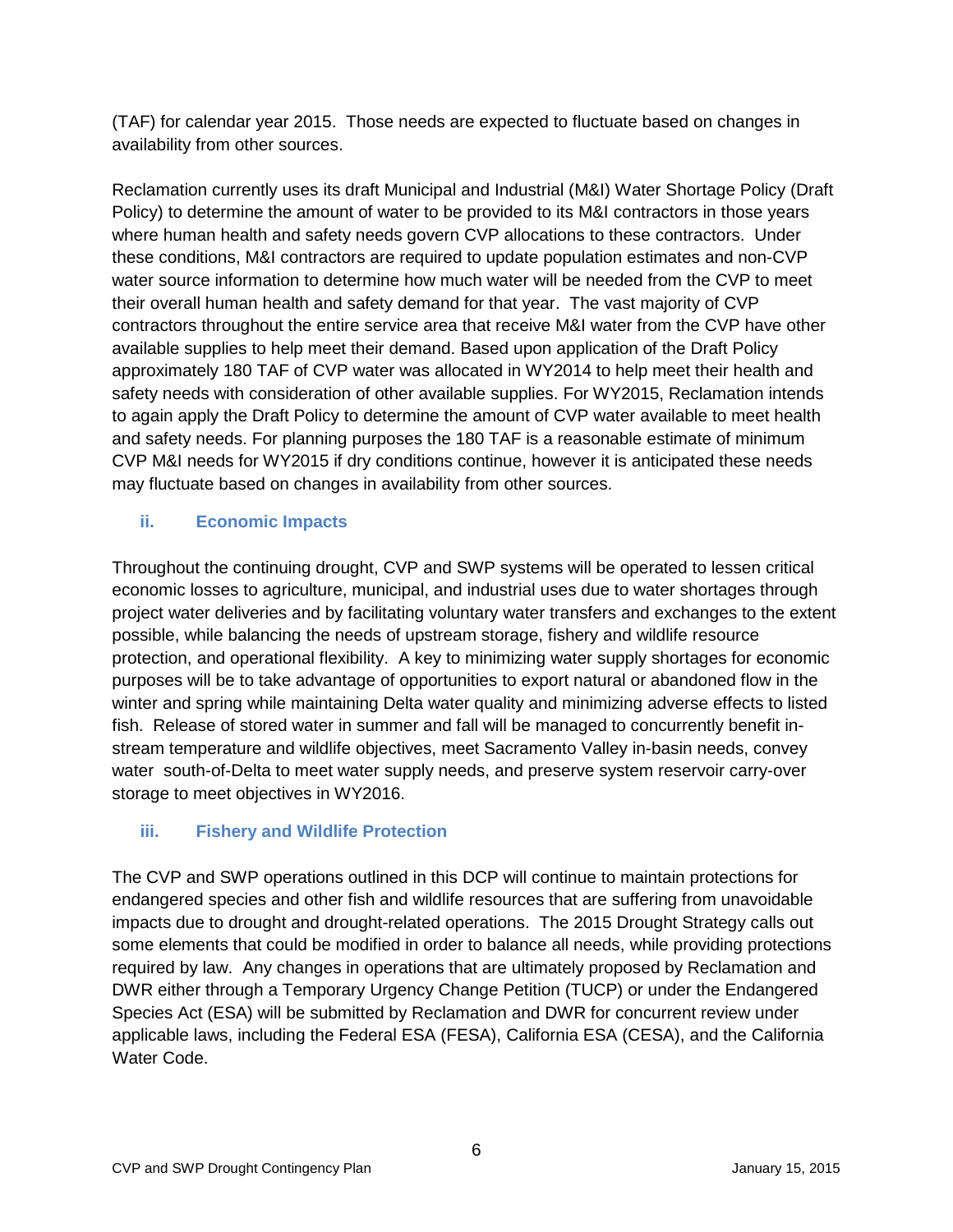A goal of this DCP for operations this spring through fall is to identify a balanced approach to meeting river temperatures, instream flows, and Delta protective actions. A primary consideration involves the need to conserve enough cold water in Project reservoirs early in the year to maintain cool water temperatures in the Sacramento River and tributaries to support the various runs of Chinook salmon and steelhead. If conditions remain dry, these same water supplies may be needed to provide for other critical operational considerations throughout 2015. The timing, flow rate, and rate of any flow changes for instream fishery needs will also vary with storage and hydrologic conditions.

### <span id="page-6-0"></span>**iv. Refuge Water Supplies**

One of the requirements of the Central Valley Project Improvement Act (CVPIA) passed by Congress in 1992 included providing water for state, federal and private managed wetlands in order to maintain and improve wetland habitat areas. This DCP includes plans to provide water in order to keep conveyance channels charged; support seasonal, riparian, permanent and semi-permanent wetlands; and to provide critical ESA habitat for protected species, such as the Giant Garter Snake and Tri-Colored Blackbird, for both north and south of the Delta refuges. Deliveries for summer, fall, and winter water will be consistent with the schedules submitted by the refuges and adjusted as allocations are modified.

Refuge water supply contracts also allow for reallocation of Level 2 supplies between and among refuges to improve supply flexibility, coordination, and management between Reclamation and wetland managers, and to lessen impacts to other water users.

For south of Delta refuges, when total demand from direct diversions from the Delta are not feasible, water from San Luis Reservoir can be made available to meet refuge needs. The CVPIA and refuge water supply contracts allow for flexibility to transfer water from refuges both within basin as well as north of the Delta to south of the Delta. Water transfers from north of Delta refuges to south of Delta refuges would occur to support priority habitat needs of south of Delta refuges given available capacity to facilitate the transfer. This water could be directly diverted or stored in San Luis Reservoir and used when most needed by south of the Delta refuges.

Level 2 represents a baseline of water supply needed to manage refuge wetlands. To maximize the quality and extent of habitat with a limited water supply, system operators will strive to deliver refuge water in accordance with refuge manager schedules and in conjunction with any Incremental Level 4 water supplies. System operators will work with refuge managers to deliver summer water and to transfer, reallocate, or exchange refuge water supplies to meet management and biological needs. Absent summer water deliveries to south of Delta refuges, critical habitat for Giant Garter Snake remains dry or extremely restricted because of water quality constraints and wetlands cannot produce essential forage needed for fall and winter migratory birds.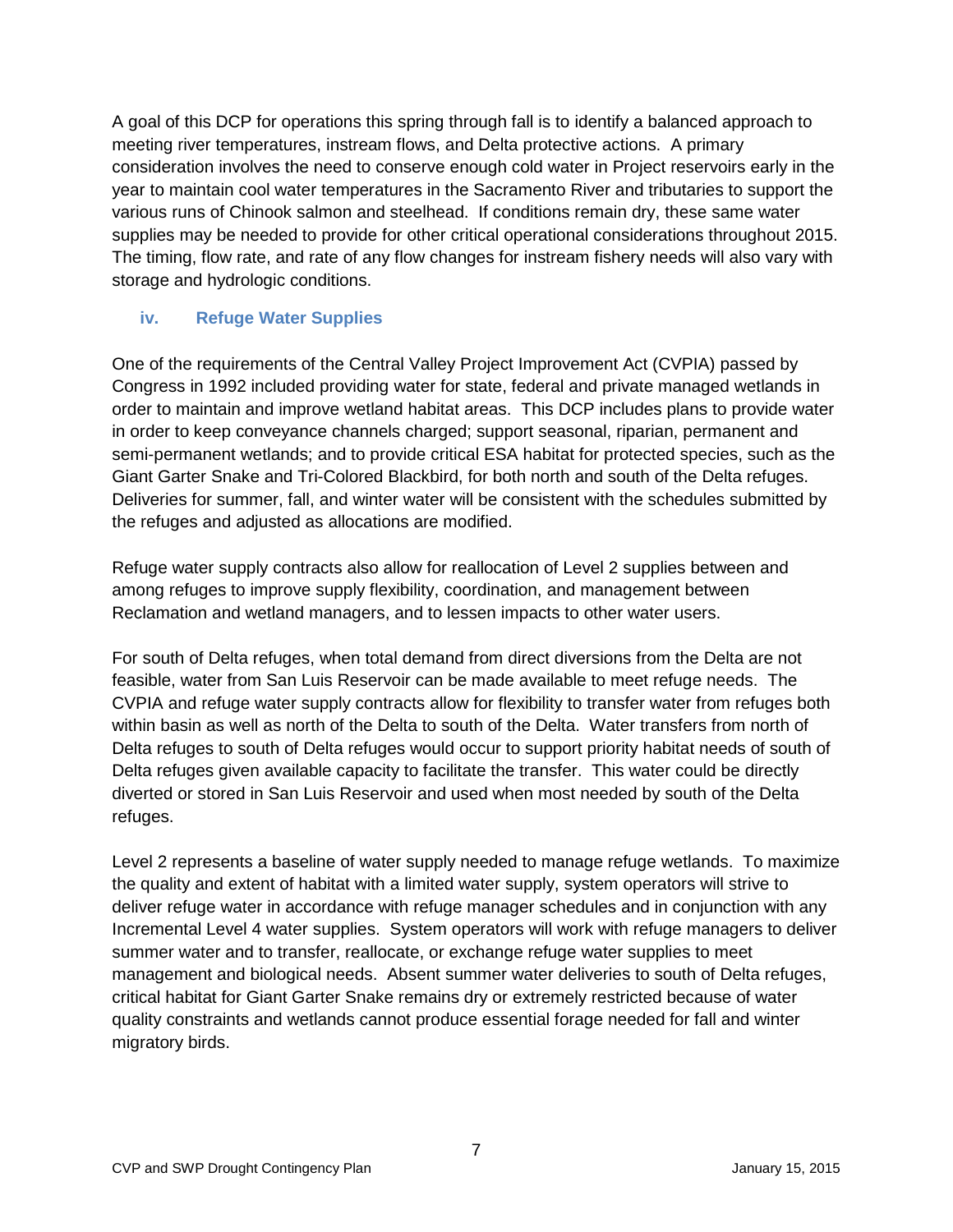CVPIA refuge managers will be involved regularly throughout the water supply reevaluation and adjustment process. Refuge deliveries are included in CVP operational scenarios and forecasts, and calculations regarding anticipated reservoir levels into the late fall and early winter. The Agencies will continue to work together with water districts and non-governmental organizations to identify opportunities for delivery flexibility to accommodate management of water quality and the needs of salmonids and smelt at different life stages while minimizing impacts to Project and refuge operations.

### <span id="page-7-0"></span>**v. Operational Flexibility**

An underlying objective of this DCP is to maximize regulatory flexibility of Project operations while still remaining within existing law and regulations. Maximizing such flexibility allows Project operators to adjust quickly to changes in the weather and environment and to maximize the beneficial use of water to the greatest extent possible within the law. This goal of improving water supply includes facilitating water transfers for municipal and industrial, refuge, and agriculture to ensure the most critical supply needs are met throughout the service areas of the CVP and SWP and ensuring flow standards are as flexible as possible in order to capture multiple storm events under the otherwise dry conditions. This flexibility allows for Reclamation and DWR to improve upstream reservoir storage and deliver maximum available water supplies.

## <span id="page-7-2"></span><span id="page-7-1"></span>**II. Initial Status of Conditions**

## **A. Water Quality**

Overall water quality in the Delta is much improved since the October 15, 2014 Drought Contingency Plan was submitted due to the above average precipitation in northern California during December. Salinity conditions are likely to remain manageable through January regardless of precipitation patterns. Conditions will continue to be monitored and Delta pumping may be reduced if necessary to increase Delta outflow to levels sufficient to manage salinity intrusion. If Delta Cross Channel (DCC) gates are open and exports are reduced to minimum health and safety requirements and conditions continue to trend dry, then the Project operators will carefully consider augmentation of Delta inflow with additional releases from upstream reservoirs. However, increasing inflows is not particularly effective in influencing south Delta water quality when the DCC gates are not opened.

The Projects do not anticipate opening the DCC gates in January, however, Reclamation and DWR would request opening the DCC gates before proposing any modifications to D-1641 Table 1 salinity objectives for M&I beneficial uses and Table 2 objectives for beneficial uses in the export area. This is because exceedences of these existing water quality objectives would elevate risk to public health as a result of disinfection byproducts related to the treatment of degraded water quality constituents potentially increasing beyond permissible contaminant levels.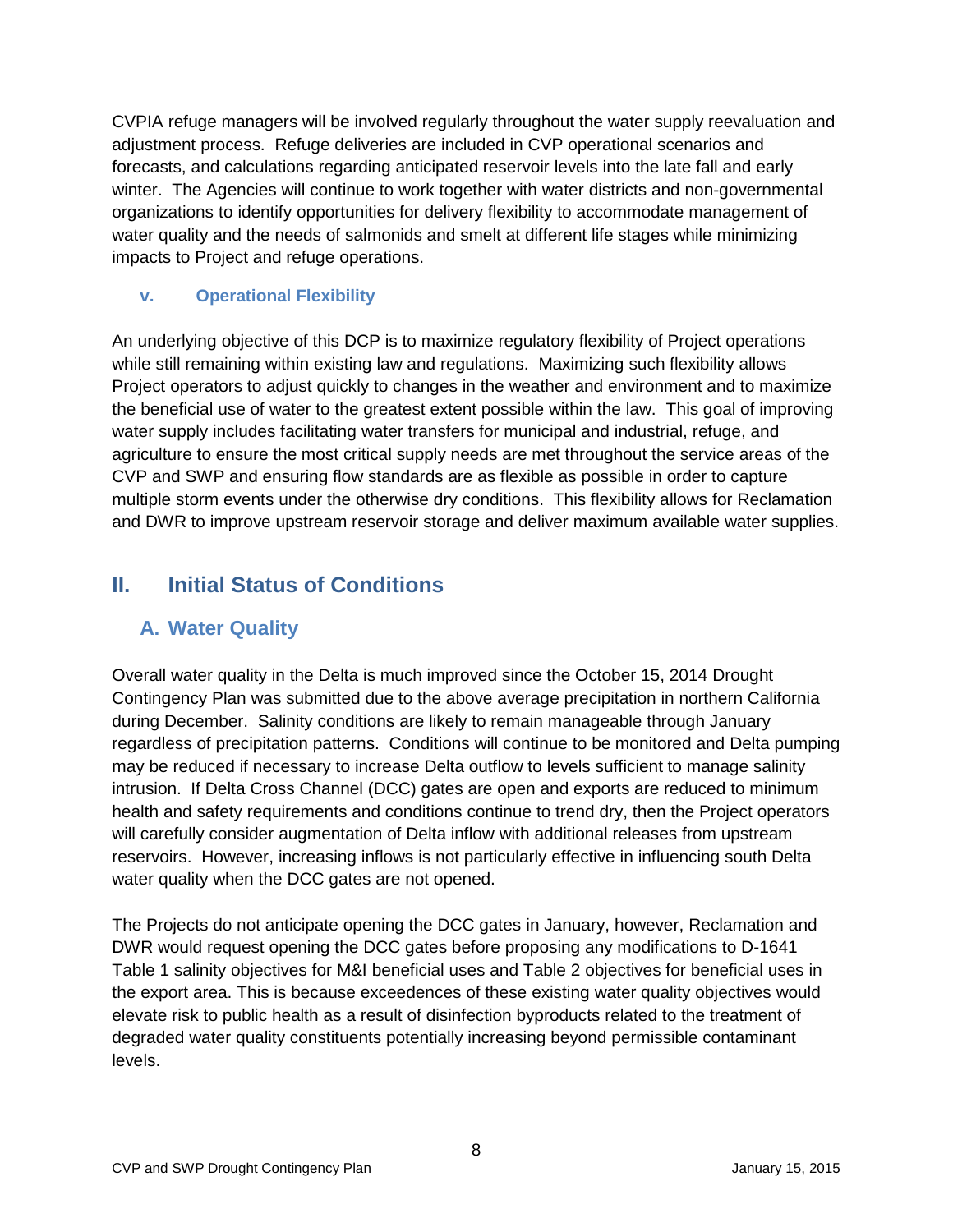## <span id="page-8-0"></span>**B. SWP and CVP Upstream Reservoir Storage**

In the Sacramento River watershed, storage in upstream reservoirs still remains well below average for this time of year. Lake Oroville as of January 14, 2015 storage was about 1.40 million acre-feet (MAF) (39% of capacity and 62% of historical average). Lake Shasta as of January 14, 2015 storage was about 1.93 MAF (42% of capacity and 66% of historical average), and Lake Folsom as of January 14, 2015 storage was approximately 444 TAF (45% of capacity and 91% of historical average).

In the San Joaquin watershed, storage in New Melones Reservoir was 552 TAF, which is just 23% of capacity and 39% of historical average and about half the storage at that time last year.

### <span id="page-8-1"></span>**C. Biology**

### <span id="page-8-2"></span>**i. Salmonids**

DWR and Reclamation operate to the 2009 NMFS Biological Opinion. DWR also operates under a consistency determination from CDFW on the Biological Opinion. As of January 14, 2015, the preliminary estimate of natural juvenile winter-run Chinook salmon emigration past the Red Bluff Diversion Dam is 402,529 based on USFWS rotary screw trap monitoring. To put this in perspective, this is less than half of the juveniles that resulted from broodyear 2011 when only approximately 824 adult winter-run returned to spawn. In addition, in anticipation of considerable water temperature impacts to incubating winter-run eggs and alevin, the Livingston Stone National Fish Hatchery (LSNFH) increased its winter-run broodstock collection to 388 adults, over triple the typical limit of 120. There are currently approximately 650,000 juvenile hatchery winter-run rearing at LSNFH and awaiting release in January or February.

| Location                         | <b>Yet to Enter Delta</b><br>(Upstream of<br><b>Knights Landing)</b> | In the Delta                        | <b>Exited the Delta</b><br>(Past Chipps<br>Island) |
|----------------------------------|----------------------------------------------------------------------|-------------------------------------|----------------------------------------------------|
| Young-of-year (YOY) winter-      | $< 5\%$                                                              | >95%                                | $< 5\%$                                            |
| run Chinook salmon               | (last week: same)                                                    | (last week: same)                   | (last week: same)                                  |
| YOY spring-run Chinook<br>salmon | $50\% - 75\%$<br>(last week: ~50%)                                   | 25% - 50%<br>(last week:<br>$~10\%$ | $< 5\%$<br>(last week: same)                       |
| Yearling spring-run Chinook      | $< 5\%$                                                              | $80\% - 90\%$                       | < 15%                                              |
| salmon*                          | (last week: same)                                                    | (last week: same)                   | (last week: same)                                  |

As of January 13, 2015, the Delta Operations for Salmon and Sturgeon (DOSS) Team estimated the following distribution of winter-run and spring-run Chinook salmon:

\* No yearling spring-run Chinook salmon have been caught in 2014 monitoring. In general, very few yearling spring-run Chinook salmon are observed because of their relatively large size and strong swimming (and associated gear avoidance) abilities.

As of January 13, 2015, the WY2015 total for combined wild winter-run loss is 70, and the combined wild steelhead loss is 17.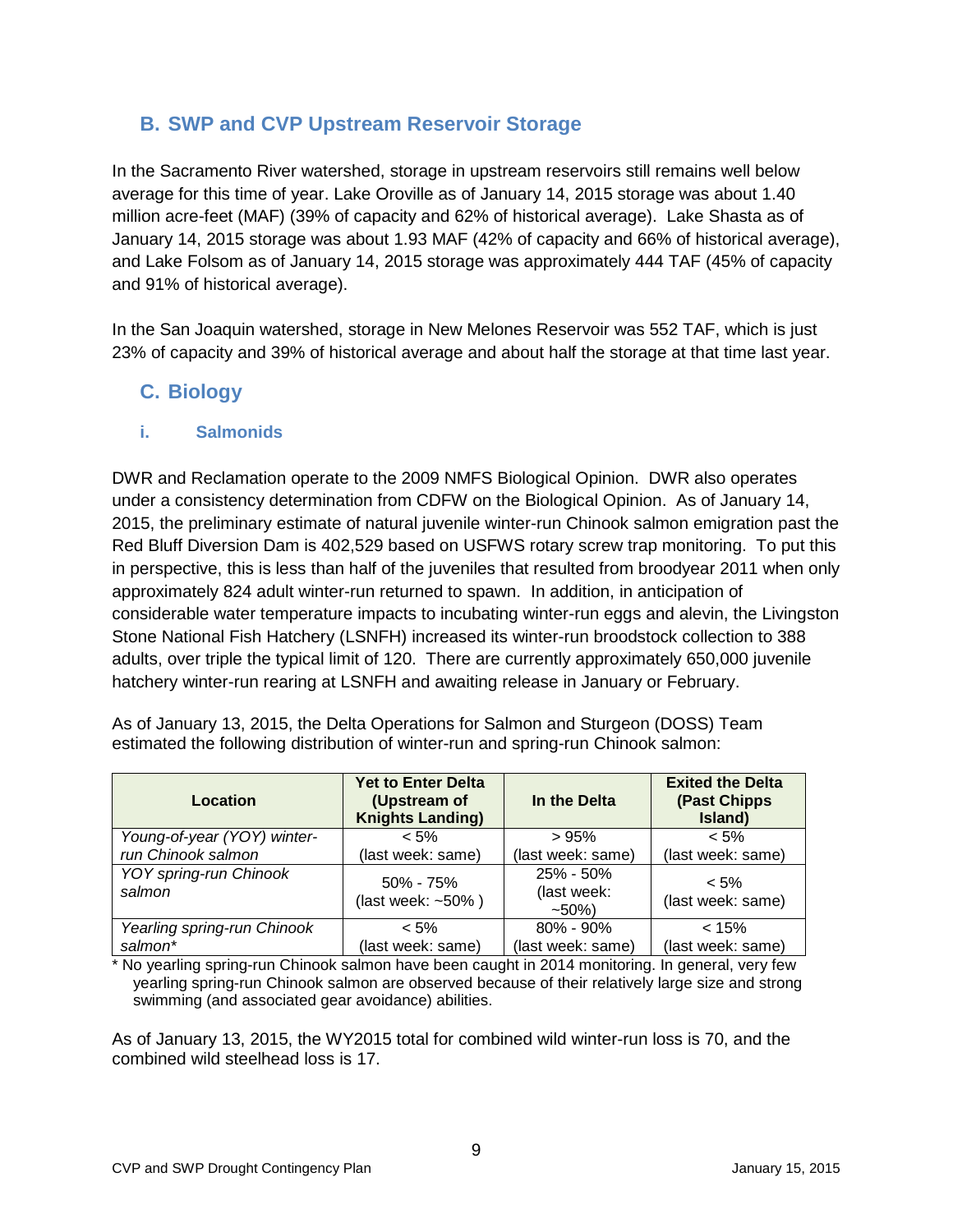#### <span id="page-9-0"></span>**ii. Delta Smelt**

DWR and Reclamation operate to the 2008 USFWS Delta Smelt Biological Opinion. DWR also operates under a consistency determination from CDFW on the Biological Opinion. The Smelt Working Group (SWG) began meeting in late November to discuss current-year conditions. The 2014 Fall Midwater Trawl was completed in December; the computed index was 9, a new historic low. A special Spring Kodiak Trawl survey was completed in the third week of December 2014 to more precisely identify distribution of adult Delta Smelt. It revealed that most of the fish are likely in the Sacramento River portions of the estuary, especially the confluence region. In addition, two Delta Smelt were observed at Survey Station 815 (Prisoners Point) on the lower San Joaquin River. Early warning Delta Smelt monitoring at Jersey Point and Prisoners Point in the lower San Joaquin River began on December 1, 2014 and was conducted daily (to the extent conditions permitted) through January 5, 2015. Early warning Delta Smelt monitoring revealed an increase in Delta Smelt density at both locations in the latter half of December, indicating that storms in December had stimulated movement of Delta Smelt into the fresher water portions of the estuary. The special December Spring Kodiak Trawl was conducted during the series of storms that occurred, and likely partially reflects a post-storm distribution of fish. As of January 13, 2015 an expanded total of 56 adult Delta Smelt have been observed in salvage.

### <span id="page-9-1"></span>**iii. Longfin Smelt**

DWR operates to the 2009 Longfin Smelt Incidental Take Permit (ITP) issued by CDFW. In WY2014 juvenile Longfin Smelt were only observed at the salvage facilities between February and April. Salvage data from WY1994 through WY2014 indicate that salvage of adult Longfin Smelt is rare, and typically occurs between the months of December and February. Additionally, the majority of Longfin Smelt salvage typically occurs after February when juvenile fish rearing in the south and central Delta have grown large enough to be effectively screened by the fish collection facilities. As of January 13, 2015 no Longfin Smelt have been salvaged in WY2015 and none were detected in the central or south Delta during the December Fall Midwater Trawl or supplemental Spring Kodiak Trawl. Late December 2014 catches by the Chipps Island trawl suggested that spawning movement into the western Delta is currently ongoing, which was further confirmed through the "Early Warning Sampling" at Prisoner's Point catching 2 ripe Longfin Smelt adults on January 4, 2015. The first Smelt Larvae Survey of January 2015 detected one larvae on the Lower San Joaquin River and two larvae in the Cache Slough complex (with 18 of 32 stations results processed). The CDFW through the SWG tracks distribution and salvage to assess risk and make appropriate operational recommendations consistent with the Longfin Smelt ITP.

### <span id="page-9-2"></span>**iv. Refuge Water Supply**

The CVPIA Refuge Water Supply Program supports 19 managed wetland areas. These areas are strategically located across the Central Valley to provide the core critical wetland habitat for migratory birds and wetland dependent wildlife, including threatened and endangered species such as the Giant Garter Snake and Tri-Colored Blackbird. The amount of flooded acreage in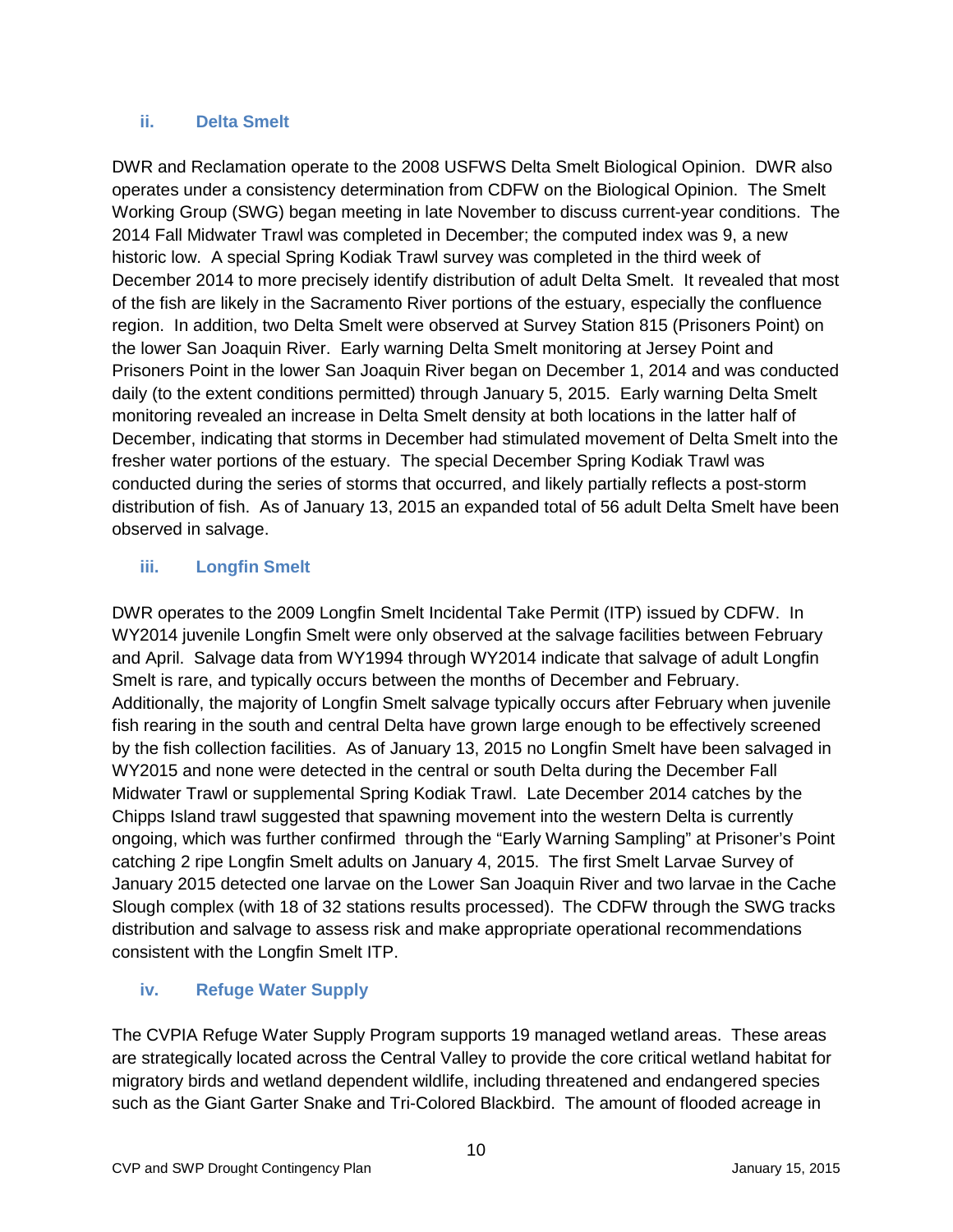most refuges is currently near average. This increase in flooded acres was due to the recent rain events and storm water flows associated with the December rainstorms. However, the dry January is leading to rapidly decreasing flooded acreages. January is within the peak season where as many as 5,000,000 waterfowl might be in the Central Valley. The decision to forgo summer irrigations during WY2014 has resulted in decreased forage availability and its expected food resources will be depleted in the near future. Monitoring is ongoing to track body condition and bird distribution.

Wetland habitats in the Central Valley are critical to different life stages of resident and migratory birds and resident wildlife, including threatened and endangered. Fall and winter wetlands are critical for waterfowl and other migratory birds. Summer wetlands are critical for Giant Garter Snake, Tri-Colored Blackbirds, breeding waterfowl, etc. Summer conditions continue to decline with the ongoing drought as evidenced by the continued decline of breeding waterfowl and tri-colored blackbirds in the Central Valley. While fall and winter conditions ended up well above expectation given private wetland acreages and flooded agriculture in the Sacramento Valley, not all regions of the Central Valley fared as well. Wetland conditions on private land mirrored the refuges as described above, whereas further south there is less habitat available, resulting in less habitat value and bird production.

## <span id="page-10-0"></span>**III. Projected Hydrology and Runoff**

The DWR's Hydrology and Flood Operations Office within the Division of Flood Management produces estimates of water year runoff for the major watersheds of the Sacramento and San Joaquin River basins beginning in January and updates these as part of the Department's Bulletin 120 update process from February through May of each year. The runoff forecasts utilized for this DCP are informed by precipitation, snowpack, runoff and other antecedent hydrologic conditions as they existed on January 1, 2015. These forecasts combine runoff associated with antecedent conditions with anticipated runoff resulting from precipitation predicted to occur for the remainder of the year under the 50%, 90%, and 99% hydrologic exceedence scenarios. For example the 90% exceedence hydrology assumes inflows from rainfall and snowmelt at levels that are likely to be exceeded with a 90% probability, or in other words, there is a 10% or less chance of actual conditions turning out to be this dry or drier from this point forward. The 50% probability is the 50/50 assumption - it is just as likely to be drier or wetter.

Operations forecasts utilize the hydrologic forecasts as inputs to simulate Project operations under various regulatory constraints and produce forecasted reservoir storages, releases, flows, and deliveries under the same set of hydrologic exceedences. These operations forecasts give general guidance for annual water delivery, storage management, and power planning purposes for each exceedence assumption. Actual hydrologic events act in time steps shorter than a month and are often unpredictable more than a few days to a week out. Day-to-day operations are also influenced by operating criteria such as those found in U.S. Army Corps of Engineers flood control manuals, D-1641, and the Biological Opinions. Output from forecast models as provided in this DCP represent system responses to the overlay of very specific operating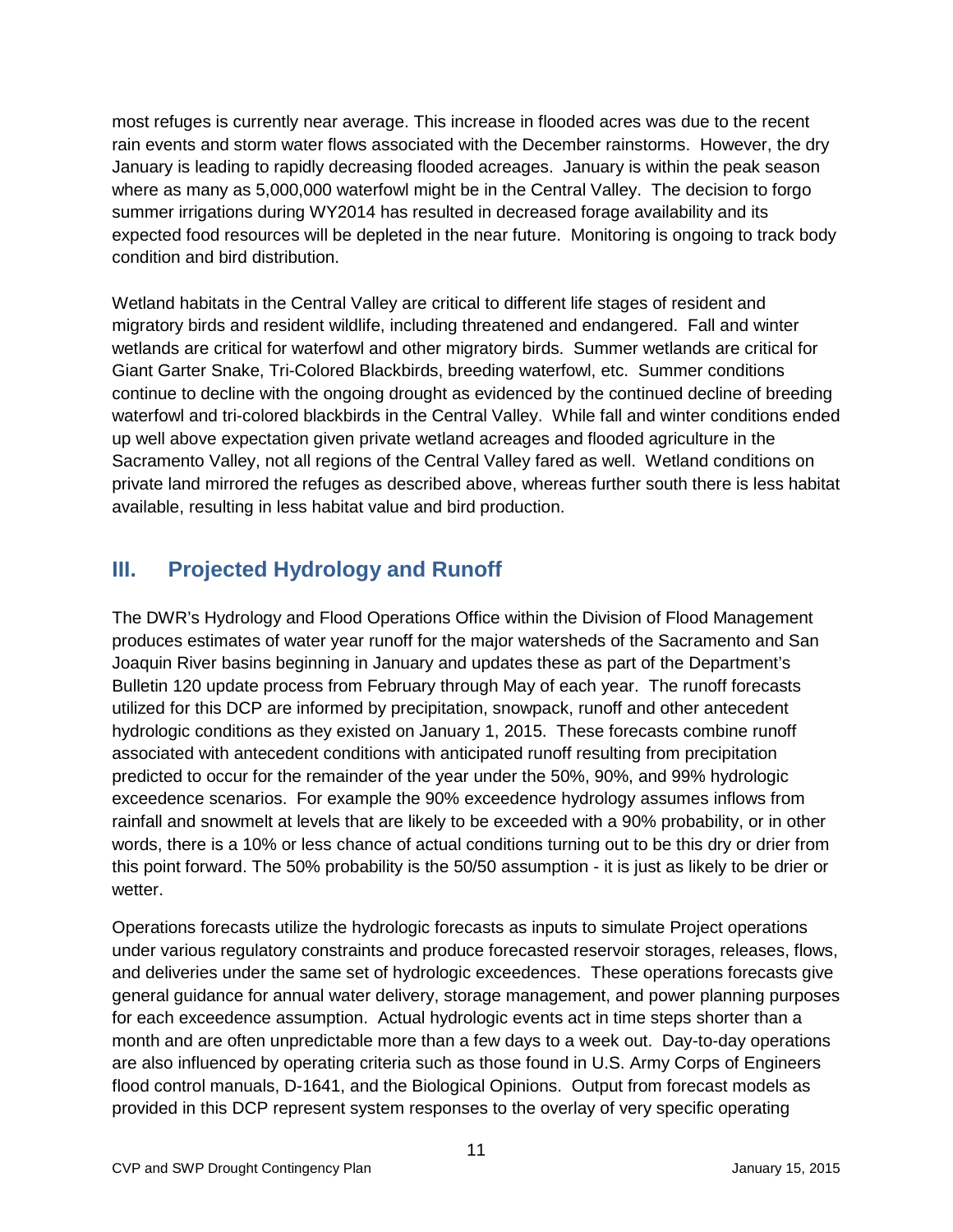criteria on a generic set of hydrologic scenarios. These operations forecast updates are generally completed by the third week of the month.

## <span id="page-11-0"></span>**IV. Operations Forecasts - Projected Supplies, Releases and Storage**

The operational forecasts are based on a model using the January 1, 2015 50%, 90% and 99% hydrology. The base assumptions utilize existing storage conditions, actual precipitation and runoff occurred to date, forecasted precipitation based on the hydrology, projected water supply deliveries, and meeting existing water quality standards and fish and wildlife protections. The 99% hydrology scenario assumes the installation of emergency drought barriers will be necessary.

Under all the hydrologic scenarios, the model assumes fulfilling the contractual obligations between DWR and North Delta Water Agency. For the Feather River Settlement Contractors, no shortage provision is assumed under the 50% and 90% hydrology scenario, while the contractual 50% shortage provision is assumed to be triggered under the 99% hydrology. A final determination of the delivery to the Feather River Settlement contractors would be made based on the April forecasts. Deliveries to Sacramento River contractors and San Joaquin River Exchange contractors are not explicitly identified in these forecasts. Reclamation will be evaluating available supplies to these contractors based on February forecast projections.

The storage and flows under the January 1, 2015 50%, 90%, and 99% hydrologic scenarios are included in Attachment 1. The January 1, 2015 50%, 90%, and 99% exceedance scenarios were selected to show the likely ranges of hydrology for potential future conditions.

## <span id="page-11-2"></span><span id="page-11-1"></span>**V. Projected D-1641 TUCP Requests**

## **A. Summary Table**

The Summary Table, included in Attachment 2, outlines the D-1641 Bay-Delta Standards with likely 2015 TUCP Requests by month for the 50%, 90%, and 99% hydrologic scenarios.

### **Near-Term Considerations**

The January 1, 2015 50%, 90%, and 99% exceedence forecasts are included in Attachment 1. Each of these forecasts project monthly storage levels, reservoir releases, Delta pumping rates, and Delta outflow through the end of September 30, 2015. Much is still unknown about the hydrology for this year, and the hydrology will not follow these exact forecasts. For example, despite above normal rainfall in December in the Sacramento Basin, the hydrology has been dry since December 21, 2014. The following near-term actions are proposed as dry forecasts remain. The hydrology will likely continue to fluctuate between the scenarios making requests for modifications difficult to predict. Therefore, DWR and Reclamation will be seeking initial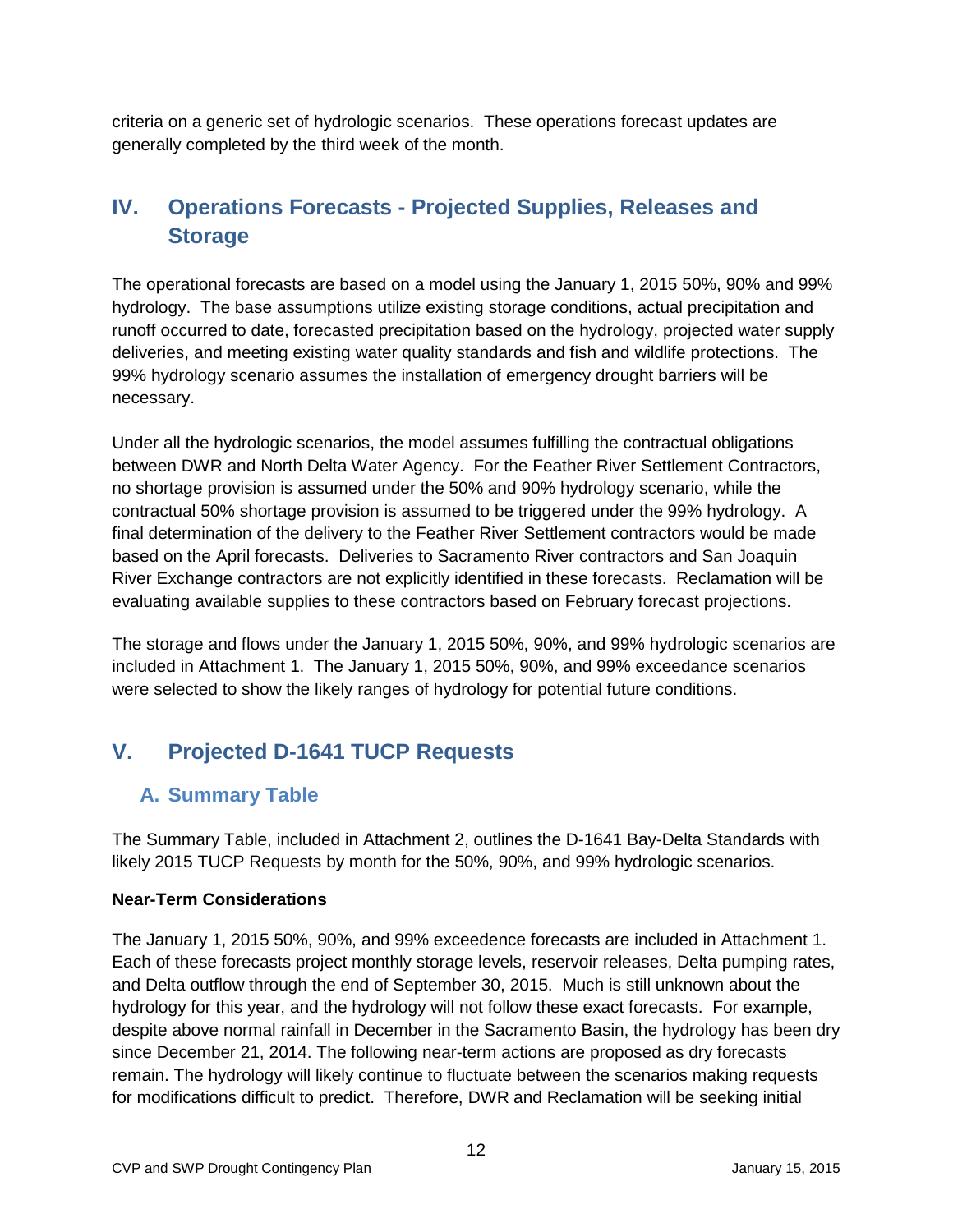modifications based on the current dry trend and the significant unknowns on the year's hydrology.

## <span id="page-12-0"></span>**B. Near-Term Actions**

Near-Term (1a): The minimum monthly Net Delta Outflow Index (NDOI) described in Figure 3 of D-1641 during the months of February and March could be requested to be modified to be no less than 4,000 cubic feet per second (cfs).

Near-Term (1b): The maximum Export Limits included in Table 3 of D-1641 could be requested to be modified as follows:

During February and March when footnote 10 of D-1641 is not being met, or the DCC gates are open during a period inconsistent with footnote 23 of D-1641, the combined maximum SWP and CVP export rate for SWP and CVP contractors at the Harvey O. Banks and C.W. "Bill" Jones pumping plants will be no greater than 1,500 cfs on a 3-day running average. When precipitation and runoff events occur that allow the DCC to be closed and footnote 10 of D-1641 is being met [3-day average Delta Outflow of 7,100 cfs or electrical conductivity of 2.64 milliohms per centimeter on a daily or 14-day running average at the confluence of the Sacramento and the San Joaquin rivers (Collinsville station C2) if applicable<sup>[1](#page-12-2)</sup>], but any additional Delta Outflow requirements contained in Table 4 of D-1641 are not being met, then exports of natural and abandoned flows are permitted up to D-1641 Export Limits contained in Table 3 and, in compliance with applicable laws and regulations including ESA and CESA.

Near-Term (2): The DCC Gate Closure requirements included in Table 3 could be requested to be modified as follows:

The DCC gates may be opened during February and March as necessary to preserve limited storage in upstream reservoirs and reduce intrusion of high salinity water into the Delta while reducing impacts on migrating Chinook salmon. Any requests for opening DCC gates will utilize the DCC Matrix and shall be determined through the Real-Time Drought Operations Management Team Process.

Near-Term (3): Table 3 San Joaquin River flow requirements at Airport Way Bridge, Vernalis, for February and March could be requested to be modified as follows:

<span id="page-12-1"></span>Base flow period averages shall be no less than 500 cfs.

## **C. Detailed Description of Anticipated D-1641 Modification Requests**

Differences in snowpack distribution, variation among basin and sub-basin hydrologic circumstances, disparity among month to month hydrologic conditions, and other meteorological uncertainties can also effect real-time reservoir and Delta operations and the available water supply at any given time. The 50%, 90% and 99% probability exceedence levels presented

 $\overline{\phantom{a}}$ 

<span id="page-12-2"></span> $1$  The Standard does not apply in May and June if the best available estimate of the Sacramento River Index for the water year is less than 8.1 MAF at the 90% exceedence level.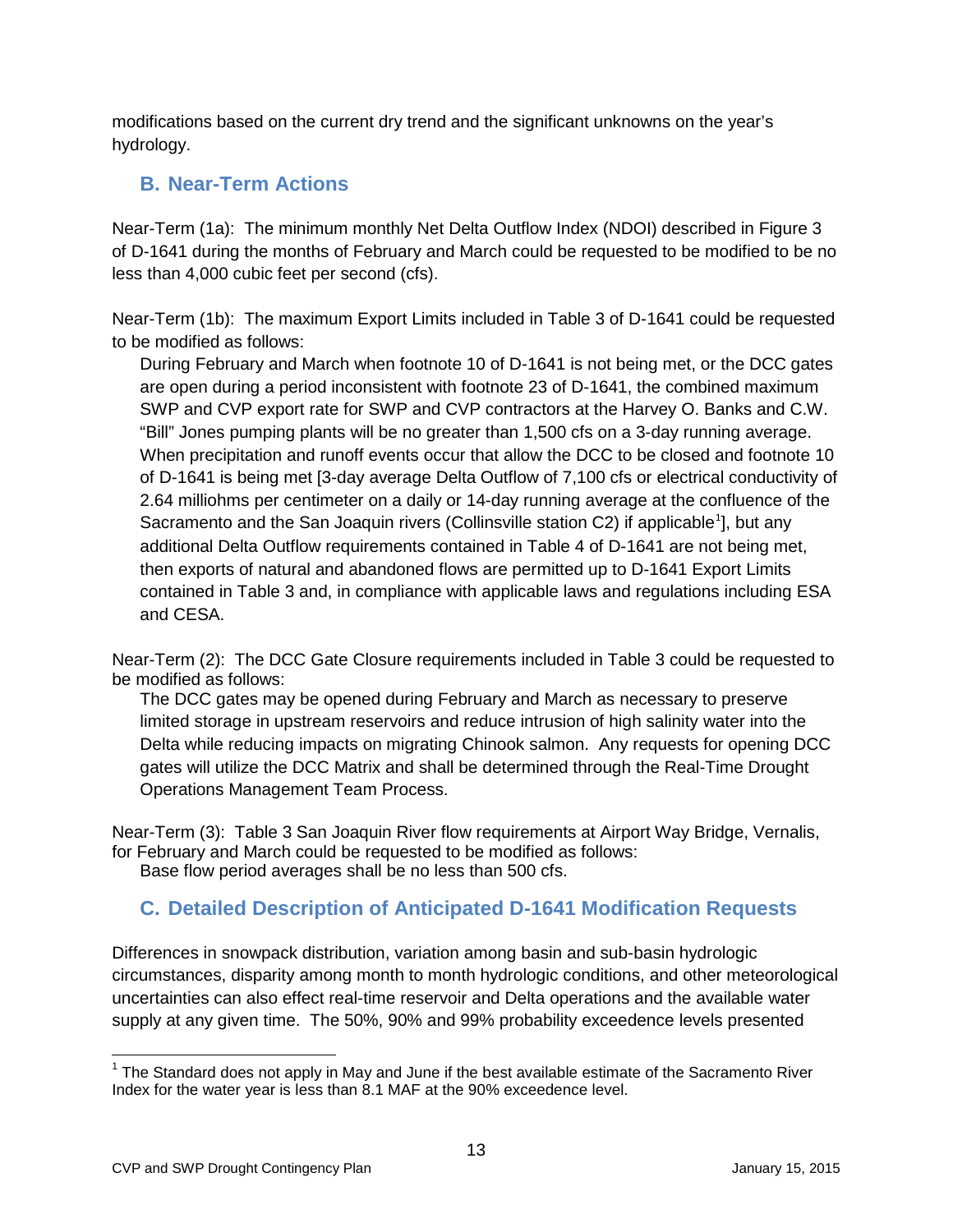here, as used in this document, are very general and are not the only drivers of what modifications may be needed in the future. The purpose of this document is to set forth generally foreseeable modifications in a 50%, 90% and 99% exceedence scenario.

Consequently, it may be necessary to request modifications earlier than the timeframes outlined in this document, or before the broader hydrology has reached the next described exceedence level, or as additional modifications in response to unforeseen future conditions present themselves.

It is anticipated that all D-1641 Delta requirements would be met if hydrologic conditions in the Sacramento Basins are at the 50% exceedence level or wetter; conditions in the San Joaquin River Basin will likely require wetter conditions before D-1641 requirements related to the San Joaquin River can reliably be met. However, because of the uncertainty of actual hydrologic conditions for the remainder of the winter/early spring period, the Projects will, at a minimum, request the D-1641 modifications identified under the 50% Probability section prior to the end of January 2015. This will help meet the primary goals of the DCP in the event that hydrologic conditions remain drier than normal.

Additional TUCP requests identified under the 90% Probability and 99% Probability sections would likely follow in subsequent months if those respective scenarios play out over the course of water year 2015.

#### **January 1, 2015 50% Probability**

If conditions which produced above average conditions for the Sacramento River basin through the end of December 2014 were to continue through the remainder of the water year, Reclamation and DWR forecast that all D-1641 requirements related to that basin could be met without major adverse impacts to other beneficial uses.

However, because conditions in the San Joaquin River basin have been much drier and storages are severely depleted on that system, modifications to the Vernalis flow standard are likely to be requested even under median hydrologic conditions as follows:

50% (1): Table 3 San Joaquin River flow requirements at Airport Way Bridge, Vernalis, for April through June could be requested to be modified as follows:

Base flow period averages shall be no less than 710 cfs. The 31-day pulse flow period shall consist of an overall pulse flow volume equivalent to 31-days at a flow rate to be determined based on subsequent forecasts and operations of the other San Joaquin River tributaries. The start date and flow schedule for the overall pulse flow volume of water shall be determined through consultation with CDFW, NMFS and USFWS (fisheries agencies).

#### **January 1, 2015 90% Probability**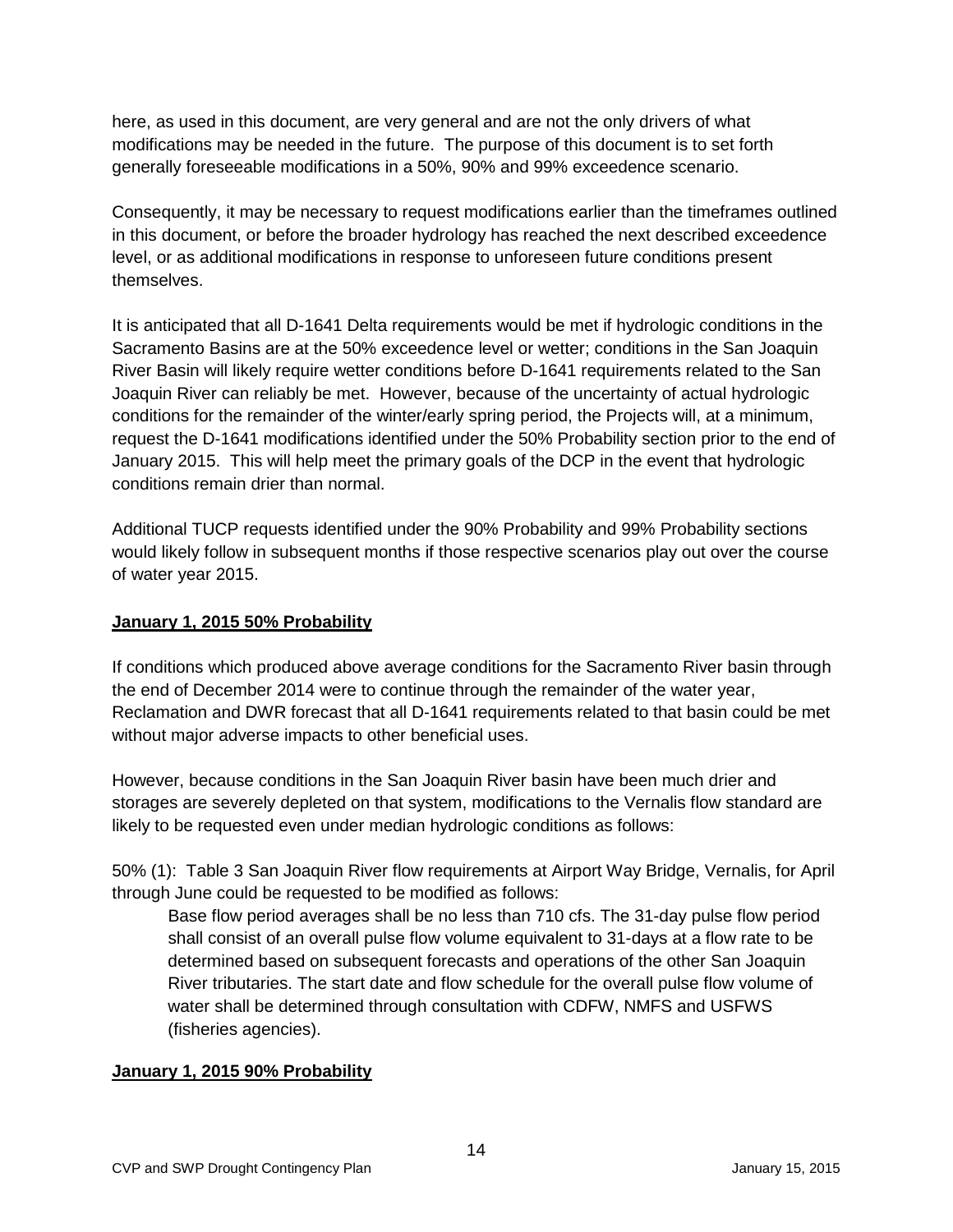In addition to near-term provisions, some or all of the following additional provisions would likely be requested in March if a 90% scenario were to play out in either the Sacramento or San Joaquin River basins

90% (1a): The minimum NDOI described in Figure 3 of D-1641 during the months of April, May, and June could be requested to be no less than 7,100 cfs (or electrical conductivity of 2.64 millimhos per centimeter on a daily or 14-day running average at the confluence of the Sacramento and the San Joaquin rivers (Collinsville station C2)).

90% (1b): The maximum Export Limits during March in conjunction with revised NDOI requirement:

When precipitation and runoff events occur that allow footnote 10 of D-1641 to be met [3-day average Delta Outflow of 7,100 cfs or electrical conductivity of 2.64 millimhos per centimeter on a daily or 14-day running average at the confluence of the Sacramento and the San Joaquin rivers (Collinsville station C2)], but any additional Delta Outflow requirements contained in Table 4 of D-1641 are not being met, then exports of natural and abandoned flows are permitted up to D-1641 Export Limits contained in Table 3 and in compliance with applicable laws and regulations including ESA and CESA.

90% (2): Table 3 San Joaquin River flow requirements at Airport Way Bridge, Vernalis, for April through June could be requested to be modified as follows:

Base flow period averages shall be no less than 500 cfs. The 31-day pulse flow period shall consist of an overall pulse flow volume equivalent to 31-days at a flow rate to be determined based on subsequent forecasts and operations of the other San Joaquin River tributaries. The start date and flow schedule for the overall pulse flow volume of water shall be determined through consultation with CDFW, NMFS and USFWS (fisheries agencies).

90% (3): Table 2 Western Delta Sacramento River could be requested to be modified follows: Move the compliance location from Emmaton on the Sacramento River to Threemile Slough on the Sacramento River.

90% (4): The Table 3 Sacramento River at Rio Vista flow requirements from September 30, 2015 could be requested to be modified as follows:

Flows shall be no less than 2,500 cfs on a monthly average. The 7-day running average shall not be less than 2,000 cfs.

### **January 1, 2015 99% Probability**

In addition to near-term provisions, some or all of the following additional provisions would likely be requested in March if a 99% scenario were to play out in either the Sacramento or San Joaquin River basins: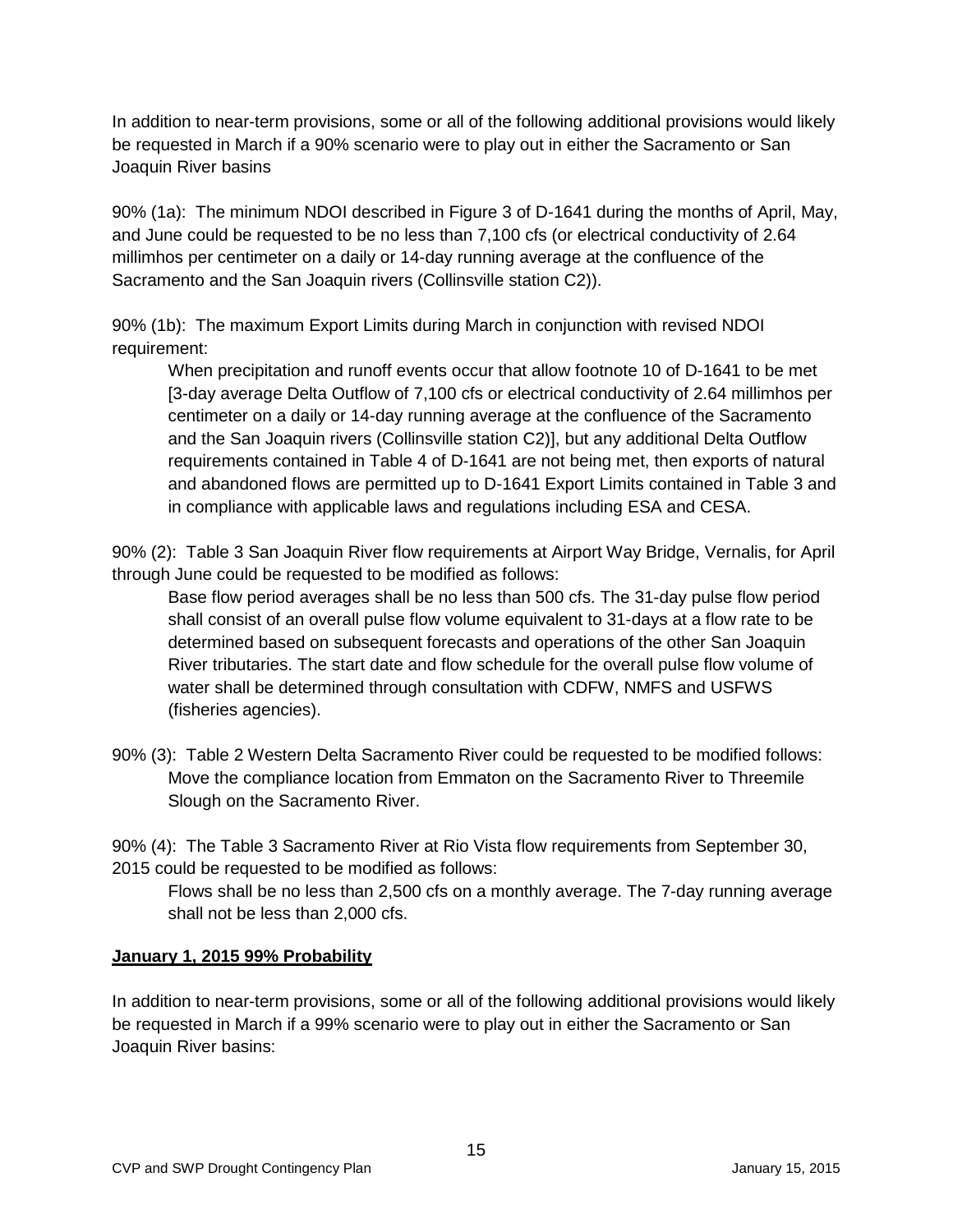99% (1a): The minimum monthly NDOI described in Figure 3 of D-1641 during the months of April, May, and June could be requested to be no less than 4,000 cfs.

99% (1b): The maximum Export Limits included in Table 3 of D-1641 could be requested to be modified as follows:

During April, May, and June when footnote 10 of D-1641 is not being met, or the DCC gates are open during a period inconsistent with footnote 23 of D-1641, the combined maximum SWP and CVP export rate for SWP and CVP contractors at the Harvey O. Banks and C.W. "Bill" Jones pumping plants will be no greater than 1,500 cfs on a 3-day running average. When precipitation and runoff events occur that allow the DCC to be closed and footnote 10 of D-1641 is being met [3-day average Delta Outflow of 7,100 cfs or electrical conductivity of 2.64 millimhos per centimeter on a daily or 14-day running average at the confluence of the Sacramento and the San Joaquin rivers (Collinsville station C2) if applicable], but any additional Delta Outflow requirements contained in Table 4 of D-1641 are not being met, then exports of natural and abandoned flows are permitted up to D-1641 Export Limits contained in Table 3 and, in compliance with applicable laws and regulations including ESA and CESA.

99% (2): The DCC Gate Closure requirements included in Table 3 could be requested to be modified as follows:

The DCC gates may be opened during April, May, and June as necessary to preserve limited storage in upstream reservoirs and reduce intrusion of high salinity water into the Delta while reducing impacts on migrating Chinook salmon. Requirements for closure of the DCC gates from February 15 through May 20 shall be determined through the Real-Time Drought Operations Management Process.

99% (3): Table 3 San Joaquin River flow requirements at Airport Way Bridge, Vernalis, for April through June could be requested to be modified as follows:

Both the base flow and pulse flow period averages will be determined based on subsequent forecasts and operations of the other San Joaquin River tributaries. The start date and flow schedule for any pulse flow volume of water shall be determined through consultation with the CDFW, NMFS and USFWS (fisheries agencies).

#### **Emergency Drought Barriers**

In addition to any TUCP provisions requested in the 99% scenario, at any time when the installation of Emergency Drought Barriers (EDB) is deemed to be necessary for human health and safety needs, the following modification provisions would likely be requested:

EDB (1): Table 2 Western Delta Sacramento River requirement at Emmaton would be requested to be suspended.

EDB (2): The minimum NDOI described in Figure 3 of D-1641 during the months of June, July, August, and September would be requested to be suspended.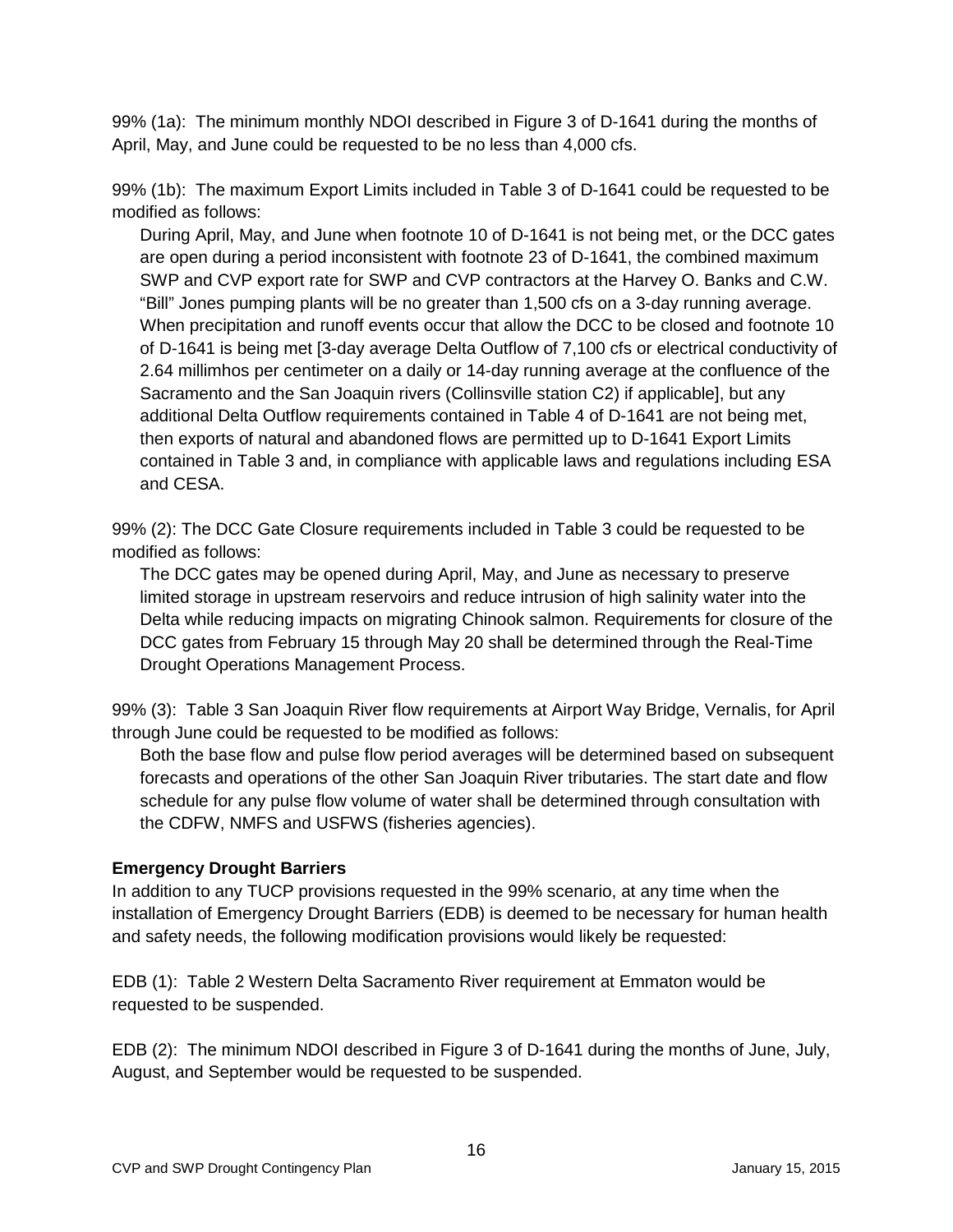EDB (3): The Table 3 Sacramento River at Rio Vista flow requirements for September would be requested to be suspended.

Installation of the EDB does not preclude DWR from fulfilling its North Delta Water Agency contractual obligations.

## <span id="page-16-1"></span><span id="page-16-0"></span>**VI. Further Aspects of Potential Operations**

## **A. Instream Flows**

### <span id="page-16-2"></span>**i. Trinity River**

Spring flows on the Trinity River will be consistent with annual allocations as provided through the Trinity River Main-stem Fishery Restoration Record of Decision. Flows for the remainder of the year will make consistent with SWRCB order WR 90-5. Consistent with fish health criteria, releases to augment flows in the Lower Klamath River may be considered.

### <span id="page-16-3"></span>**ii. Sacramento River**

Flow releases at Keswick will be maintained at the minimum of 3,250 cfs this winter and spring as much as practicable to help conserve storage in Shasta Lake. Procedures consistent with the NMFS Biological Opinion will be applied through this period, and Reclamation will again work closely with the Sacramento River Settlement Contractors in scheduling their river diversions in a manner to help minimize the release of water prior to the start of the temperature management season. Likely starting in late May, flow releases will increase at Keswick to facilitate temperature management along the upper reach of the Sacramento River, and these increased flows will then be used to meet other Project purposes in the system.

### <span id="page-16-4"></span>**iii. Clear Creek**

Flows on Clear Creek will be consistent with the NMFS Biological Opinion and RPA actions. The timing of any prescribed pulse flows will be closely evaluated through technical teams to minimize effects on temperature management and/or ability to help meet other system flow needs.

### <span id="page-16-5"></span>**iv. Feather River**

Flows on the Feather River will be consistent with flow requirements on the Low Flow Channel and High Flow Channel on the Feather River and all temperature requirements at the Feather River Fish Hatchery and Robinson's Riffle for all periods as designated in the current FERC license which includes consultation by NMFS and USFWS, and the 1983 agreement between DWR and CDFW.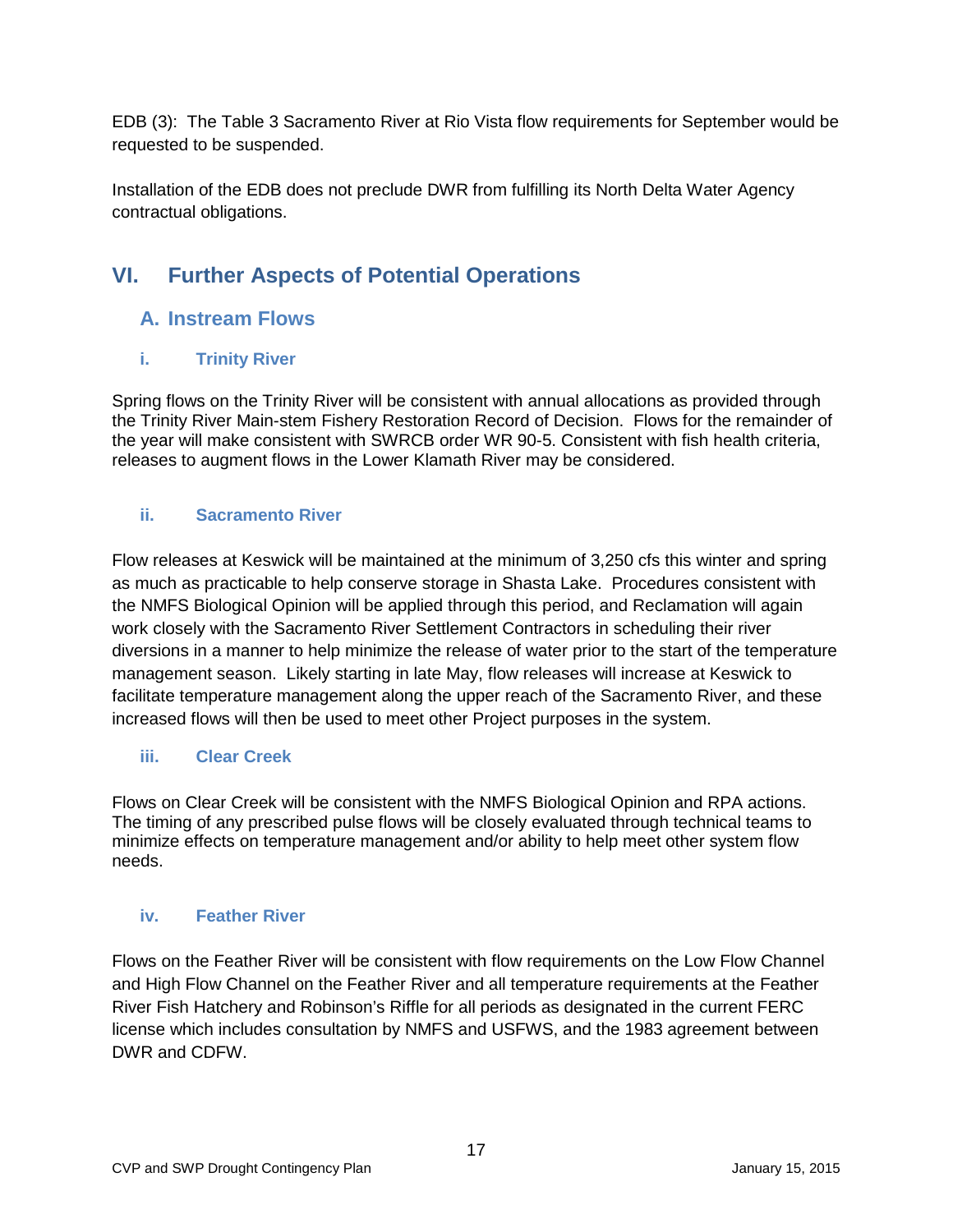#### <span id="page-17-0"></span>**v. American River**

Flows on the American River will be consistent with the provisions of the NMFS Biological Opinion and RPA actions. Flows in the winter and spring will generally follow the outline of the "American River Flow Management Standard", with flows in the summer and into the fall intertwined with the temperature plan for Folsom Lake and the American River. Starting in June, flow releases will increase at Nimbus to facilitate temperature management along the American River, and these increased flows will then be used to meet other Project purposes in the system.

### <span id="page-17-1"></span>**vi. Stanislaus River**

Flows on the Stanislaus River will be consistent with the provisions of the NMFS Biological Opinion and RPA actions. Generally flows in the winter and spring will follow the "Appendix 2e" schedules (from the NMFS Opinion) as modified through the interagency Stanislaus Operations Group. Given the severely depleted storage at New Melones Lake, minimum flows will be maintained as much as possible. The requested modifications to objectives on the lower San Joaquin River at Vernalis are intended to conserve water in New Melones Lake to help balance the competing needs of the Stanislaus River and conditions on the lower San Joaquin River.

## <span id="page-17-2"></span>**B. Additional Fishery Actions**

The Agencies have described in detail other potential operations to maintain adequate protections for State and federally listed endangered and threatened species and other fish and wildlife resources in the event of continued dry hydrology in the 2015 Drought Strategy. These specific measures relate to potential flexibility in implementing Old and Middle River (OMR) flows, temperature management on the Sacramento River, LSNFH hatchery operations, DCC gate operations, and emergency drought barriers. (The 2015 Drought Strategy is included as Reference 1).

### <span id="page-17-3"></span>**i. Initial Temperature Management Conditions – Sacramento River**

The current suite of runoff projections based on the January 1 forecasts (unadjusted based on observed conditions in January) suggests a significant range of possible temperature management outcomes for the Sacramento River. The range is more pronounced than some of the other aspects of this DCP given that the seasonal inflow to Shasta Lake is the prime driver of temperature performance on the Sacramento River, and the range of the potential inflow to Shasta Lake is sizable this early in the water year. Specifically, the January through April inflow projections currently range from 1.45 MAF in the 99% exceedence forecast, 2.00 MAF in the 90%, 3.05 MAF in the 50% exceedence forecast.

Another important consideration this year is that diversions from the Trinity River basin to the Sacramento River will be more limited than in past years given the relatively low storage projections at Trinity Lake and anticipated Trinity River operations this season.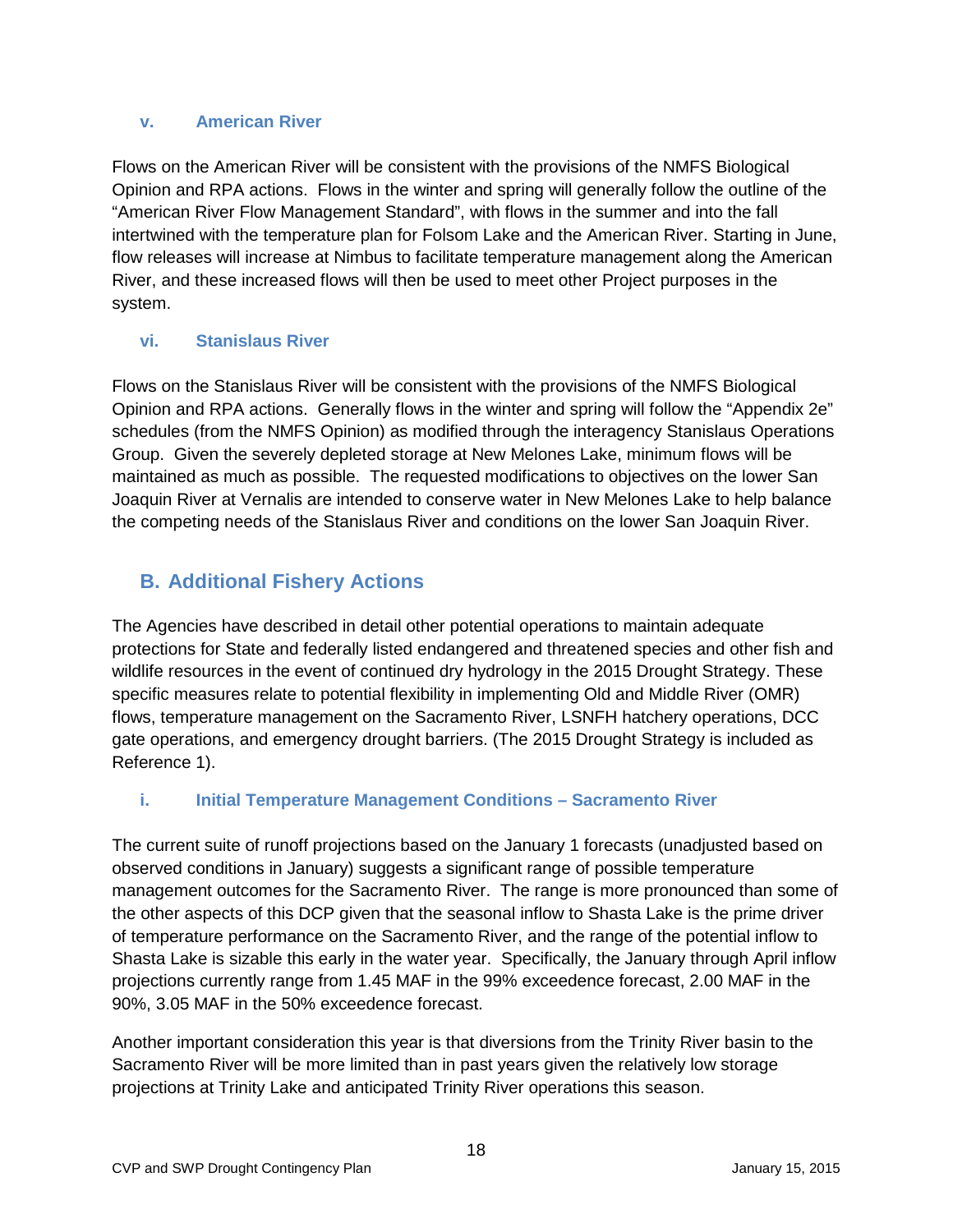Based on forecasted projections, the upper Sacramento River water temperature compliance locations could range from a location upstream of the Clear Creek confluence in a 90% exceedence scenario, to the Jelly's Ferry location in a 50% exceedence scenario.

Under the 99% hydrology temperature compliance will likely utilize the procedures outlined in the NMFS Winter-run Contingency Plan (Appendix-D of the April 2014 CVP and SWP Drought Operations Plan).



#### **Lake Shasta End of April Storage Potential for Meeting Compliance Point Target of 56˚ F (Apr-Sep)**

## **Shasta Lake Projections**

(based on exceedence forecasts including January)

| Exceedence | April 30                 | April 30                  |
|------------|--------------------------|---------------------------|
| Forecast   | Storage Projection (TAF) | Elevation Projection (ft) |
| 90%        | 3,030                    | .009                      |
| 50%        | 4.140                    | .053                      |

For the 90% exceedence scenario, the maximum Shasta Lake elevation is projected to be only 1009 feet. This lake level would limit the flexibility of the Shasta Temperature Control Device (TCD) to only the Middle, Lower and Side gates to manage the coldwater pool. This is similar to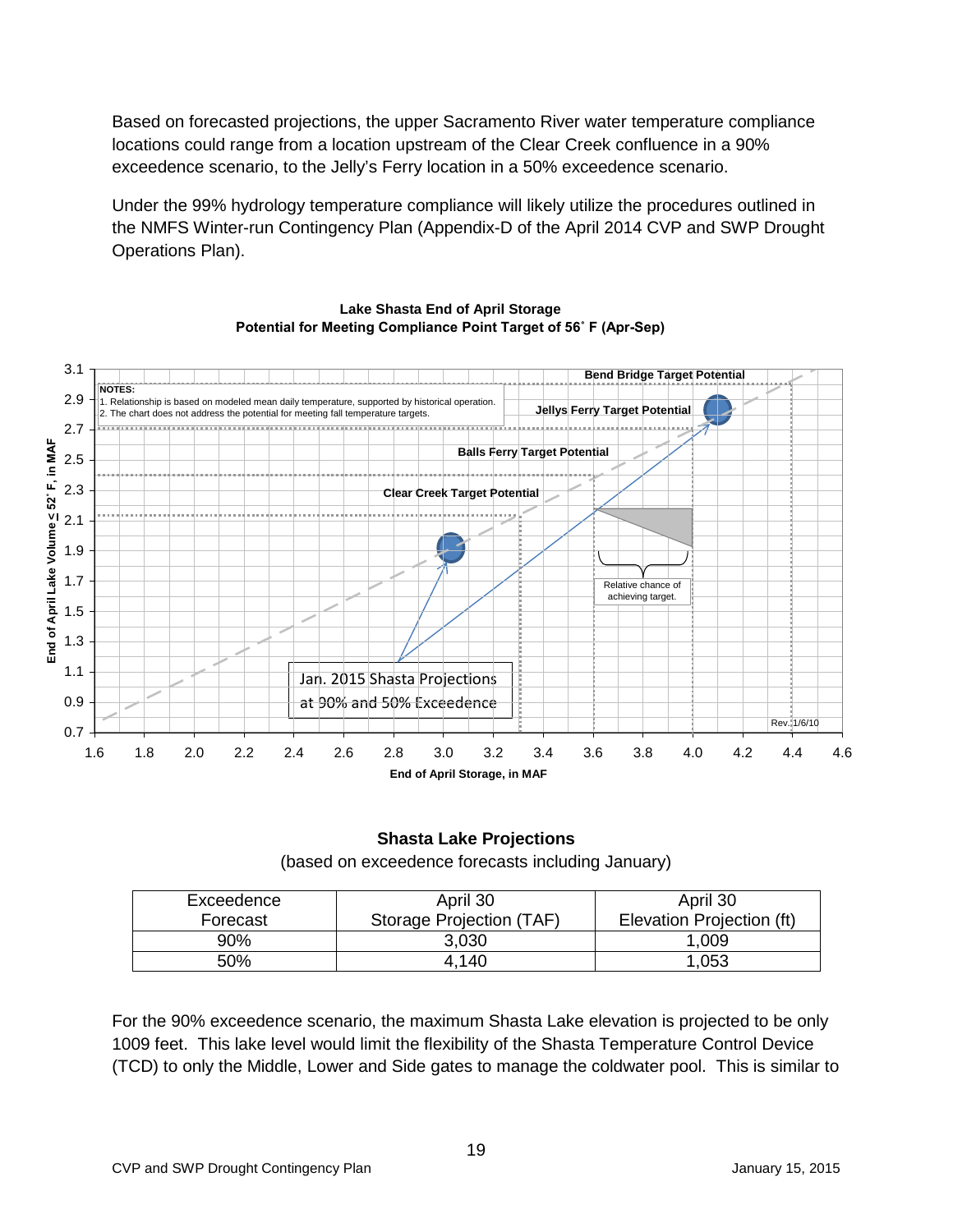conditions of Water Year 2014. The Upper gates require a lake elevation of about 1,035 feet to be functional in managing water temperatures.

By contrast, in the 50% exceedence scenario, the operation of the Shasta TCD would utilize all the gate levels, and combined with the increase in available cold water, Reclamation could potentially attain the Jelly's Ferry compliance location this year.

### <span id="page-19-0"></span>**ii. Hatchery Winter-run**

In order to protect juvenile hatchery winter-run from exposure to the hydrodynamic effects from exports, Livingston Stone National Fish Hatchery managers will coordinate with DOSS to time the hatchery release of winter-run chinook with adequate hydrologic conditions, and track their movement down the Sacramento River into and through the Delta utilizing the acousticallytagged winter-run released at approximately the same time. Real-time acoustic receivers will be deployed along the Sacramento River and Delta at various locations. DOSS will review the real-time acoustic tag data to determine the likely timing and distribution of the hatchery winterrun in the Sacramento River and into the Delta, and advise NMFS and Water Operations Management Team of potential risk of hatchery winter-run to the influences of the hydrodynamic effects of increased exports during sporadic storm events.

## <span id="page-19-1"></span>**iii. Delta Cross Channel Gates**

Based on current and projected water quality in the Delta, and at least 3 weeks prior to any need to open the DCC gates, Reclamation and DWR will determine whether adjustments in the timing of the opening of the DCC gates should occur in order to address the prospects of elevated salinities in the Delta (Action IV.1.2). The DCC gate triggers matrix will be used to determine risk to species and DCC gate operation in the event the DCC gates are opened to address water quality or supply concerns. The triggers outlined in this matrix provide direction for when the gates may remain open and a method that balances water supply and fishery objectives in the Delta.

## <span id="page-19-2"></span>**iv. Emergency Drought Barriers**

If winter forecasts show there will not be enough water in upstream reservoirs to repel the saltwater and meet health and safety and other critical needs, then installation of Emergency Drought Barriers will be considered to lessen water quality impacts. Excessive salinity increases in the Delta could render the water undrinkable by the 25 million Californians and unusable by the farms reliant upon this source. Temporary rock (rip-rap) Emergency Drought Barriers may be installed at up to three locations in the Delta during drought conditions in 2015 or in a subsequent year if necessary to manage salinity in the Delta when there is not enough water in upstream reservoirs to release to rivers to repel the saltwater. An interagency group is evaluating barrier installation – at this time, the following timeline is considered: The temporary rock barriers may be installed on or about May 7 in West False River and no sooner than May 22 at the Sutter Slough and Steamboat Slough. Construction would require approximately 30- 60 days. Barrier removal would commence on or about October 1 and would require approximately 30-60 days for Sutter and Steamboat Sloughs and approximately 45-60 days for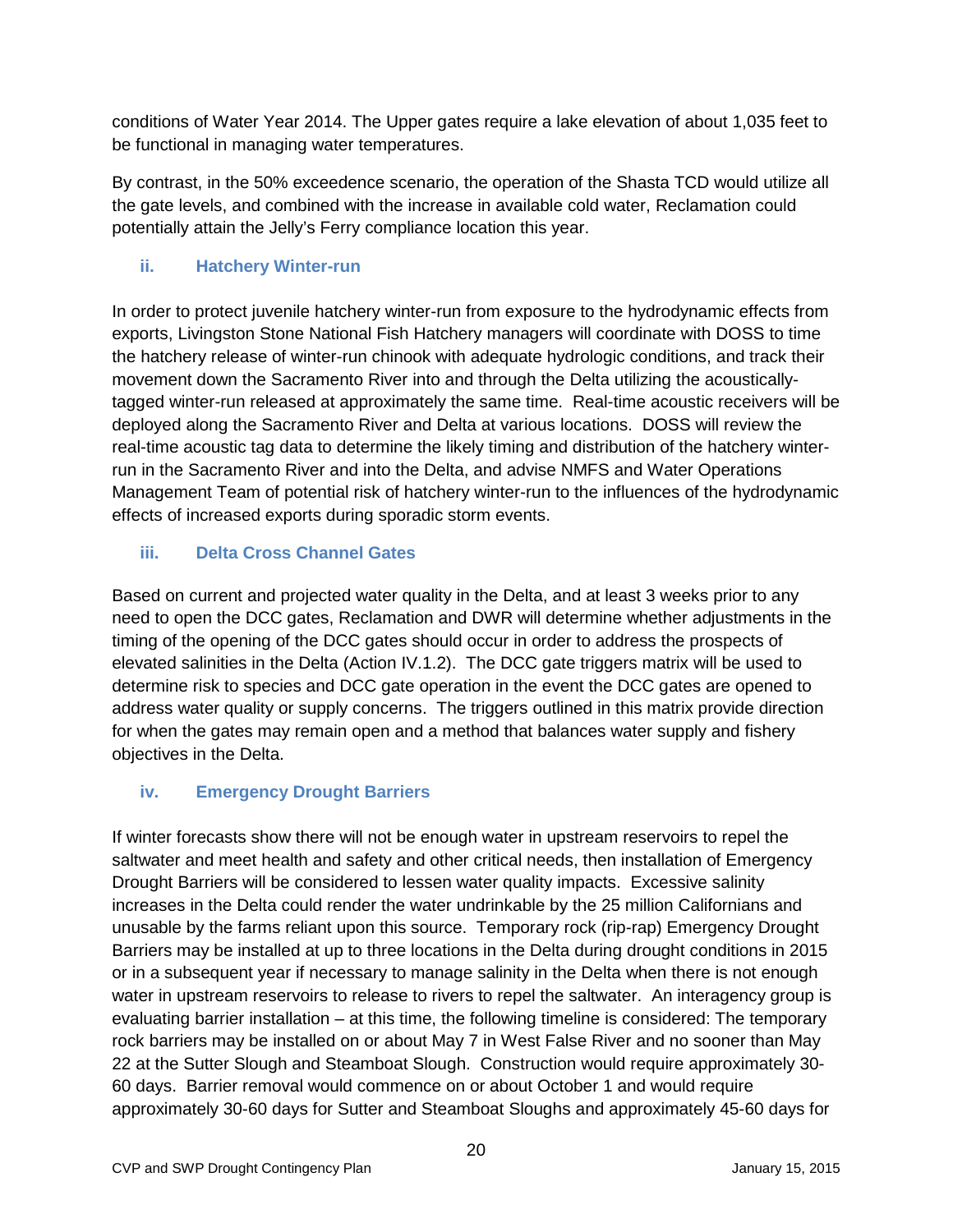West False River. The Agencies continue to work together to ensure compliance with appropriate State and federal laws.

In the event barriers are installed, barrier-associated biological and physical monitoring will be initiated in a timely fashion, in some cases in advance of barrier installation. Additionally, as described in Section V B, modifications to D-1641 standards would need to be requested.

## <span id="page-20-1"></span><span id="page-20-0"></span>**VII. Real Time Monitoring Efforts to Inform Operations**

## **A. Delta Smelt Early Warning Surveys**

The current drought has highlighted the need to improve the array of information that is collected to support management decisions pertaining to the effect of winter/spring exports on the Delta Smelt population. Reclamation and USFWS coordinated for several months to develop early warning surveys to provide information on Delta Smelt distribution that will inform water operations in WY2015. The overall intent for early warning surveys is to inform USFWS and others whether, during weather events and freshets, substantial numbers of Delta Smelt are moving, or being moved, into areas potentially subject to entrainment. This information has helped to inform export operational decisions and allowed for flexibility in maximizing export opportunities early this year. The early warning surveys were initiated in December 2014 and will continue through April 2015. Reclamation, USFWS, CDFW and DWR are collaborating to leverage available funds from all agencies and integrate Delta Smelt and salmonid trawl efforts to improve efficiency.

Now that the storm systems in December have abated, per the study design weekly sampling is now occurring and will continue until weather or other circumstances indicate a need to return to daily sampling.

## <span id="page-20-2"></span>**B. Salmonids Near-term Drought Monitoring**

In WY2015, various salmonid monitoring efforts will continue, as long as drought conditions continue. Additional trawling and beach seining in the northern Delta, more frequent sampling at rotary screw traps further upstream in the Sacramento River Basin, and implementation of a DCC gate operations trigger matrix would accompany any modifications in operations of the DCC gates from those specified in the NMFS Biological Opinion or D-1641. Temperature and dissolved oxygen probes are planned to be deployed within redds of fall-run and winter-run salmon to monitor and allow for management of water quantity (minimizing the effects of dewatering) and water quality. An additional Kodiak trawl was conducted in December to monitor distributions of Delta Smelt and salmonids, and the early warning trawling planned for Jersey Point and Prisoner's Point will monitor salmonid species as well. This early warning trawling will provide information from additional locations in the Delta about the presence of salmonids, which will help to inform management decisions about OMR reverse flows. An increase in sampling duration at the salvage facilities was considered as part of the monitoring plan to minimize inaccuracies in expanded salvage counts and loss calculations. However,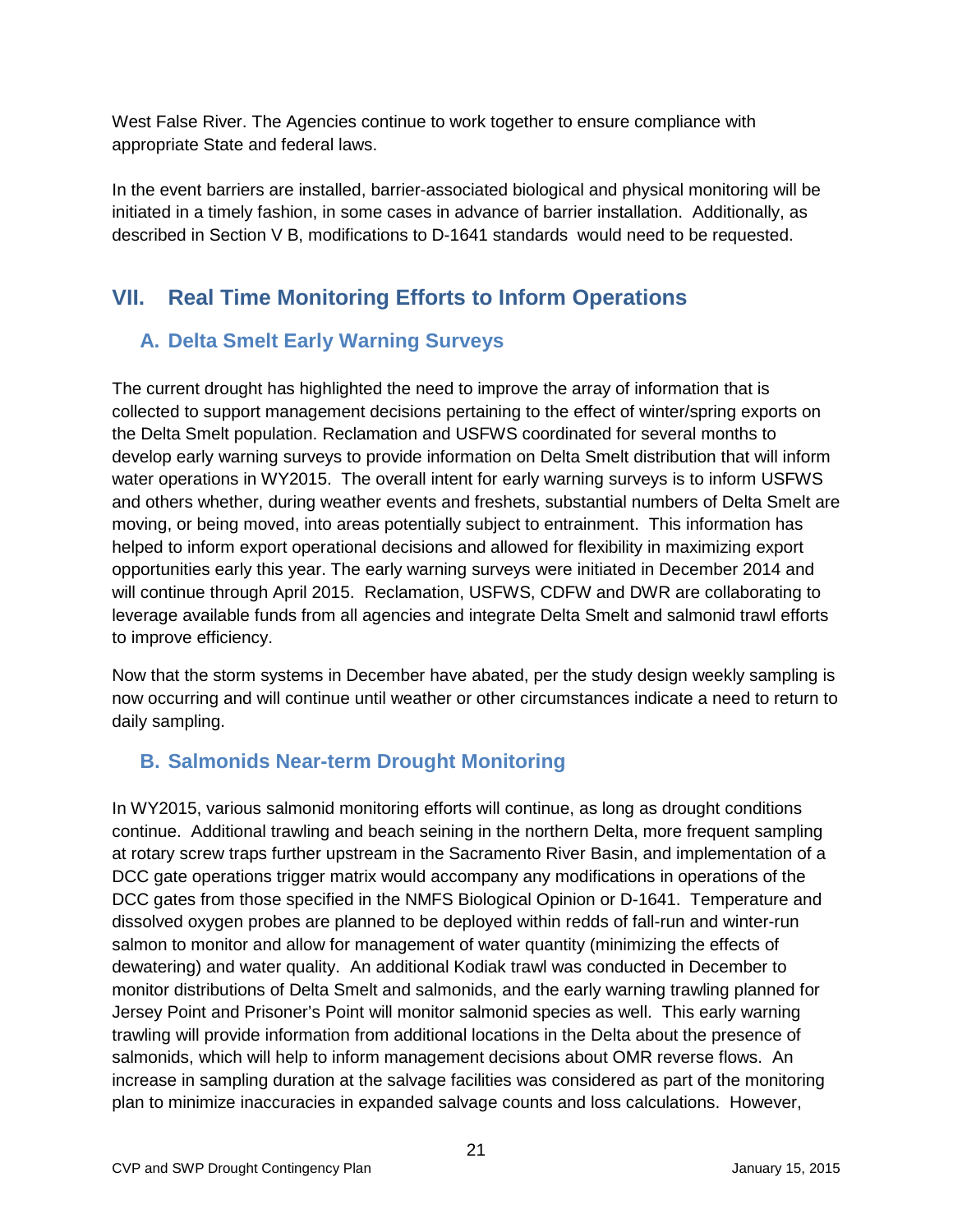after several discussions, DOSS advised NMFS not to increase the sampling duration because the disadvantages would outweigh the potential benefits.

Other studies on migration paths and mortality will continue in 2015 for winter-run and springrun salmon, as well as steelhead and sturgeon, to improve scientific knowledge about the population dynamics of these species. An enhanced Particle Tracking Model that includes simulation of fish migration behavior will be tested in a pilot project to verify accuracy and the ability of the model to inform real-time management decisions. Using recent data, the upstream temperature model will also be recalibrated to improve its ability to forecast temperature conditions in the Sacramento River. A feasibility study on the use of passive integrated transponders to monitor the movement and fate of salmonids will also be conducted in 2015 to determine if this technology could be usefully deployed in California to improve knowledge of salmonid populations.

This monitoring in 2015 and beyond was developed to improve our understanding of timing and distribution of species in the Delta, as well as inform targeted research and fill data gaps that further detail risks resulting from water operations.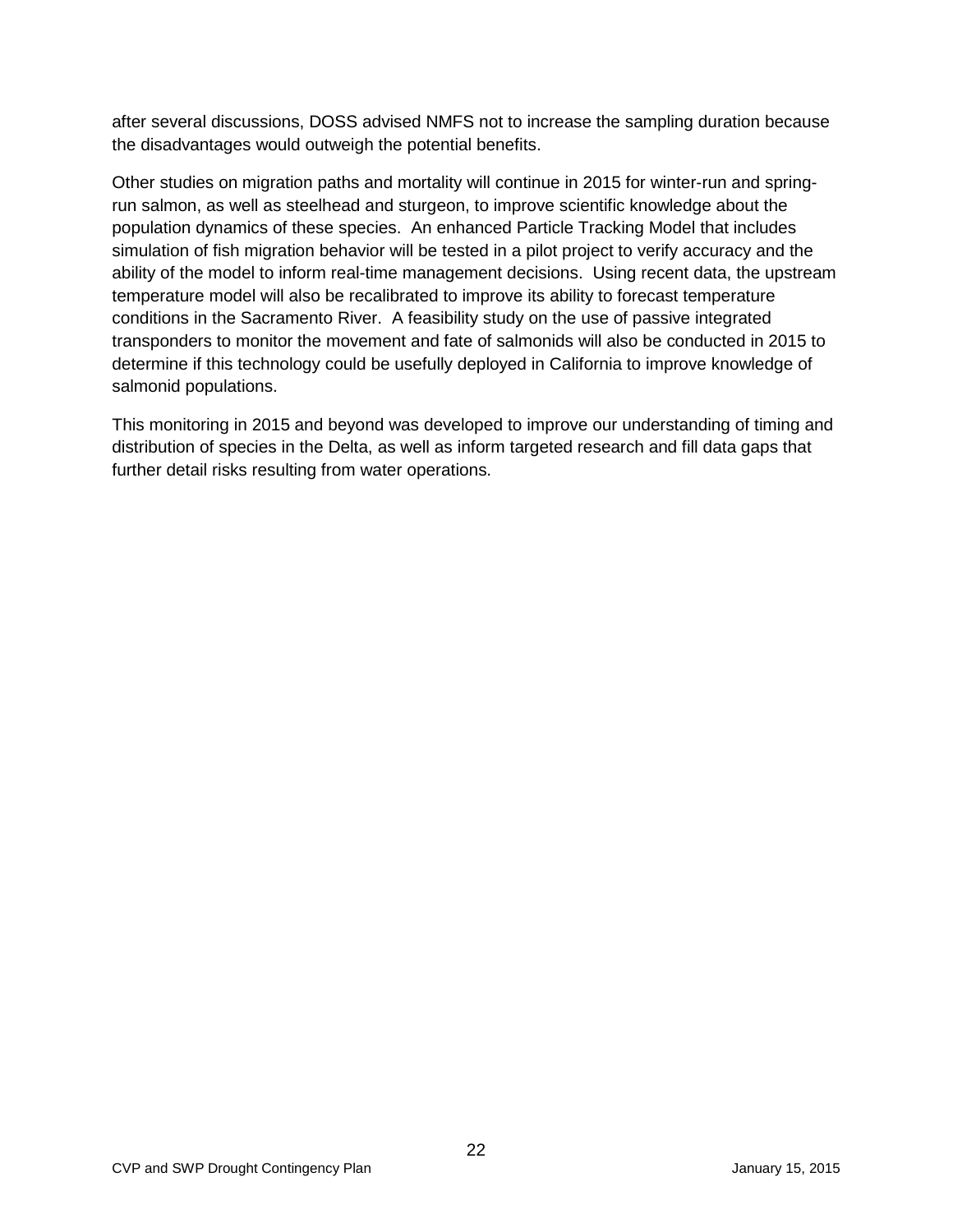#### **DROUGHT CONTINGENCY PLAN**

**(January 15, 2015 ‐ September 30, 2015)**

#### **January 1 ‐ 50% HYDROLOGIC EXCEEDENCE**

#### **END OF MONTH STORAGES (TAF)**

| <b>RESERVOIRS</b>  | 2015           |                 |              |              |      |             |             |               |                  |  |  |
|--------------------|----------------|-----------------|--------------|--------------|------|-------------|-------------|---------------|------------------|--|--|
|                    | <b>JANUARY</b> | <b>FEBRUARY</b> | <b>MARCH</b> | <b>APRIL</b> | MAY  | <b>JUNE</b> | <b>JULY</b> | <b>AUGUST</b> | <b>SEPTEMBER</b> |  |  |
| Trinity            | 917            | 1019            | 1172         | 1287         | 1199 | 1080        | 958         | 867           | 783              |  |  |
| Shasta             | 2188           | 2843            | 3498         | 3835         | 3898 | 3611        | 3195        | 2856          | 2733             |  |  |
| Folsom             | 491            | 486             | 587          | 646          | 878  | 935         | 825         | 694           | 642              |  |  |
| Oroville           | 1463           | 1933            | 2431         | 2742         | 2900 | 2910        | 2374        | 1883          | 1523             |  |  |
| <b>New Melones</b> | 583            | 635             | 684          | 675          | 655  | 597         | 502         | 397           | 322              |  |  |

#### **MONTHLY AVERAGE RELEASES (CFS)**

| <b>RESERVOIRS</b> |                | 2015            |              |              |      |             |       |               |                  |  |  |  |
|-------------------|----------------|-----------------|--------------|--------------|------|-------------|-------|---------------|------------------|--|--|--|
|                   | <b>JANUARY</b> | <b>FEBRUARY</b> | <b>MARCH</b> | <b>APRIL</b> | MAY  | <b>JUNE</b> | JULY  | <b>AUGUST</b> | <b>SEPTEMBER</b> |  |  |  |
| Trinity           | 300            | 300             | 300          | 550          | 4200 | 2100        | 1100  | 450           | 450              |  |  |  |
| Sacramento        | 3250           | 3250            | 3250         | 5000         | 7000 | 10700       | 11050 | 9500          | 6200             |  |  |  |
| American          | 900            | 5000            | 4700         | 4550         | 2100 | 2300        | 3400  | 3700          | 2250             |  |  |  |
| Feather           | 950            | 950             | 800          | 1800         | 1050 | 1050        | 8600  | 8050          | 6950             |  |  |  |
| Stanislaus        | 200            | 200             | 200          | 650          | 750  | 500         | 350   | 350           | 250              |  |  |  |

#### **DELTA SUMMARY (CFS)**

|                                 |                | 2015            |              |              |       |             |       |               |                  |  |  |  |
|---------------------------------|----------------|-----------------|--------------|--------------|-------|-------------|-------|---------------|------------------|--|--|--|
|                                 | <b>JANUARY</b> | <b>FEBRUARY</b> | <b>MARCH</b> | <b>APRIL</b> | MAY   | <b>JUNE</b> | JULY  | <b>AUGUST</b> | <b>SEPTEMBER</b> |  |  |  |
| Rio Vista Flows                 | 11150          | 27100           | 22300        | 13950        | 8200  | 6250        | 10600 | 10100         | 8850             |  |  |  |
| Sac River at Freeport           | 13250          | 31750           | 26350        | 17250        | 11450 | 11700       | 19800 | 18950         | 16600            |  |  |  |
| SJ River at Vernalis            | 1450           | 3150            | 3000         | 2650         | 3100  | 1400        | 1100  | 1050          | 950              |  |  |  |
| <b>Computed Outflow</b>         | 13000          | 31900           | 27150        | 17950        | 11400 | 7500        | 6500  | 5450          | 4450             |  |  |  |
| <b>Combined Project Pumping</b> | 3550           | 5100            | 3300         | 1550         | 1600  | 2400        | 10500 | 11250         | 11200            |  |  |  |

#### **January 1 ‐ 90% HYDROLOGIC EXCEEDENCE**

#### **END OF MONTH STORAGES (TAF)**

| <b>RESERVOIRS</b>  |                | 2015            |              |              |      |             |                    |               |                  |  |  |  |
|--------------------|----------------|-----------------|--------------|--------------|------|-------------|--------------------|---------------|------------------|--|--|--|
|                    | <b>JANUARY</b> | <b>FEBRUARY</b> | <b>MARCH</b> | <b>APRIL</b> | MAY  | <b>JUNE</b> | <b>JULY</b>        | <b>AUGUST</b> | <b>SEPTEMBER</b> |  |  |  |
| Trinity            | 888            | 926             | 1007         | 1075         | 967  | 862         | 761                | 658           | 599              |  |  |  |
| Shasta             | 2036           | 2389            | 2751         | 2889         | 2815 | 2566        | 2261               | 1994          | 1875             |  |  |  |
| Folsom             | 465            | 537             | 640          | 642          | 646  | 488         | 316                | 229           | 210              |  |  |  |
| Oroville           | 1403           | 1641            | 1926         | 2067         | 2037 | 1874        | 1682               | 1523          | 1485             |  |  |  |
| <b>New Melones</b> | 543            | 544             | 537          | 492          | 411  | 333         | $\sim$ $ -$<br>255 | 180           | 123              |  |  |  |

#### **MONTHLY AVERAGE RELEASES (CFS)**

| <b>RESERVOIRS</b> |                | 2015            |              |              |      |             |      |               |                  |  |  |
|-------------------|----------------|-----------------|--------------|--------------|------|-------------|------|---------------|------------------|--|--|
|                   | <b>JANUARY</b> | <b>FEBRUARY</b> | <b>MARCH</b> | <b>APRIL</b> | MAY  | <b>JUNE</b> | JULY | <b>AUGUST</b> | <b>SEPTEMBER</b> |  |  |
| Trinity           | 300            | 300             | 300          | 550          | 2900 | 800         | 450  | 450           | 450              |  |  |
| Sacramento        | 3250           | 3250            | 3250         | 4500         | 6400 | 8750        | 8500 | 7750          | 4900             |  |  |
| American          | 900            | 1700            | 1900         | 3150         | 2500 | 4000        | 3800 | 2550          | 1350             |  |  |
| Feather           | 950            | 950             | 800          | 1050         | 1300 | 1950        | 1400 | 1300          | 1200             |  |  |
| Stanislaus        | 200            | 200             | 300          | 550          | 500  | 550         | 400  | 350           | 250              |  |  |

#### **DELTA SUMMARY (CFS)**

|                                 |                |                 |              |              | 2015 |             |      |               |                  |
|---------------------------------|----------------|-----------------|--------------|--------------|------|-------------|------|---------------|------------------|
|                                 | <b>JANUARY</b> | <b>FEBRUARY</b> | <b>MARCH</b> | <b>APRIL</b> | MAY  | <b>JUNE</b> | JULY | <b>AUGUST</b> | <b>SEPTEMBER</b> |
| Rio Vista Flows                 | 9450           | 12200           | 9800         | 7400         | 5800 | 5300        | 2650 | 2600          | 2600             |
| Sac River at Freeport           | 11300          | 14550           | 12000        | 9700         | 8600 | 10450       | 8550 | 8350          | 7800             |
| SJ River at Vernalis            | 1050           | 1400            | 1600         | 1450         | 1450 | 1050        | 900  | 750           | 750              |
| <b>Computed Outflow</b>         | 9650           | 12750           | 12250        | 9250         | 7100 | 7100        | 4250 | 4350          | 4200             |
| <b>Combined Project Pumping</b> | 3550           | 4350            | 1800         | 1150         | 1150 | 1200        | 1250 | 1400          | 2300             |

Footnote: These forecast numbers include adjustments to January inflows based upon observed conditions through mid‐January.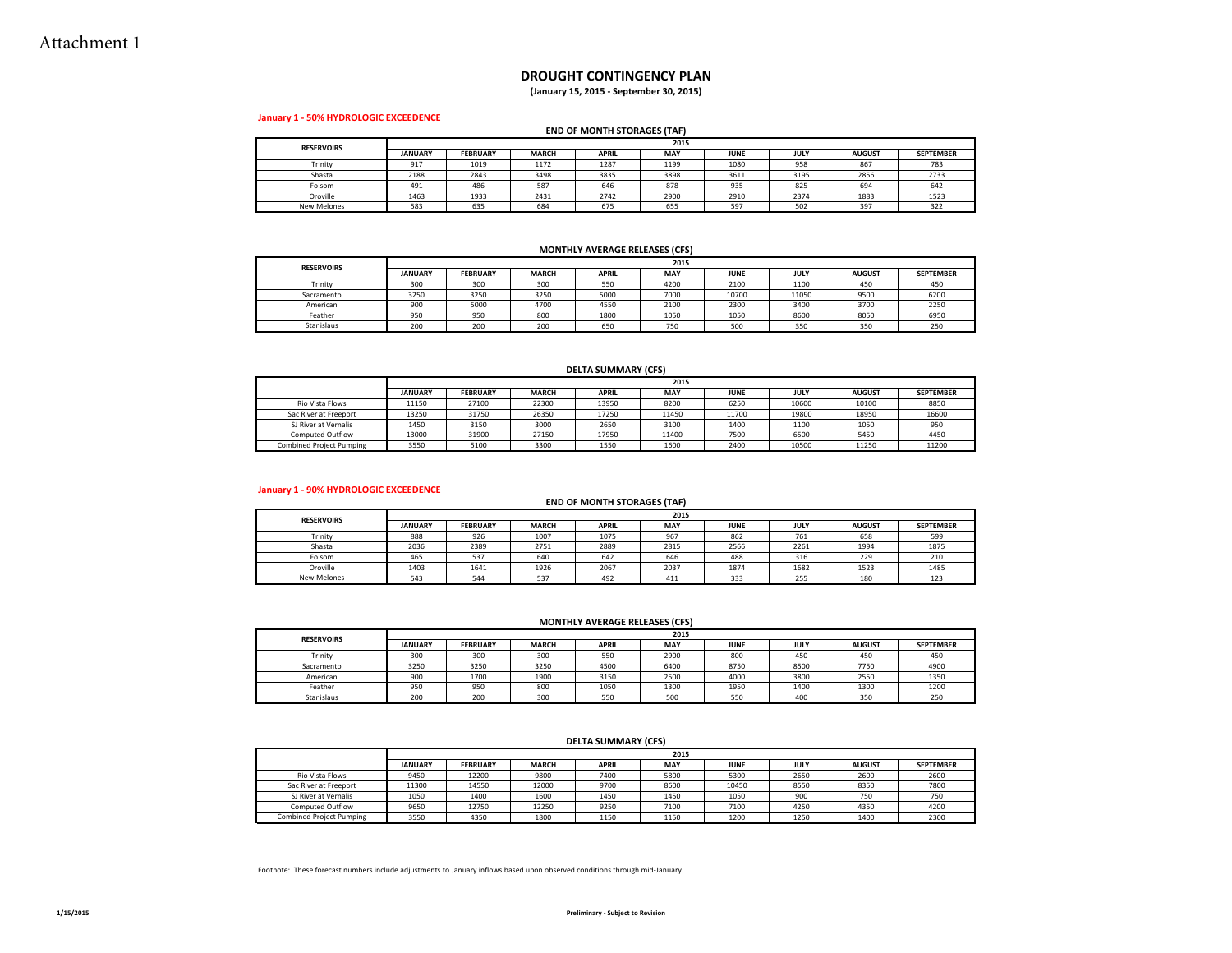#### **DROUGHT CONTINGENCY PLAN**

**(January 15, 2015 ‐ September 30, 2015)**

#### **January 1 ‐ 99% HYDROLOGIC EXCEEDENCE**

#### **END OF MONTH STORAGES (TAF)**

| <b>RESERVOIRS</b>  | 2015           |                 |              |              |      |             |      |               |                  |  |  |
|--------------------|----------------|-----------------|--------------|--------------|------|-------------|------|---------------|------------------|--|--|
|                    | <b>JANUARY</b> | <b>FEBRUARY</b> | <b>MARCH</b> | <b>APRIL</b> | MAY  | <b>JUNE</b> | JULY | <b>AUGUST</b> | <b>SEPTEMBER</b> |  |  |
| Trinity            | 860            | 894             | 920          | 929          | 843  | 769         | 704  | 637           | 576              |  |  |
| Shasta             | 1966           | 2173            | 2393         | 2424         | 2242 | 1843        | 1397 | 1070          | 936              |  |  |
| Folsom             | 440            | 499             | 523          | 520          | 484  | 347         | 251  | 217           | 182              |  |  |
| Oroville           | 1374           | 1516            | 1704         | 1762         | 1681 | 1468        | 1250 | 1027          | 1023             |  |  |
| <b>New Melones</b> | 543            | 544             | 537          | 491          | 409  | 331         | 254  | 178           | 122              |  |  |

#### **MONTHLY AVERAGE RELEASES (CFS)**

| <b>RESERVOIRS</b> |                | 2015            |              |              |      |             |      |               |                  |  |  |  |
|-------------------|----------------|-----------------|--------------|--------------|------|-------------|------|---------------|------------------|--|--|--|
|                   | <b>JANUARY</b> | <b>FEBRUARY</b> | <b>MARCH</b> | <b>APRIL</b> | MAY  | <b>JUNE</b> | JULY | <b>AUGUST</b> | <b>SEPTEMBER</b> |  |  |  |
| Trinity           | 300            | 300             | 300          | 600          | 1500 | 800         | 450  | 450           | 450              |  |  |  |
| Sacramento        | 3250           | 3250            | 3250         | 4500         | 7000 | 10000       | 9850 | 7800          | 4900             |  |  |  |
| American          | 900            | 800             | 1950         | 2000         | 1750 | 3050        | 2200 | 1200          | 1100             |  |  |  |
| Feather           | 950            | 950             | 800          | 1650         | 1700 | 2700        | 2400 | 3100          | 950              |  |  |  |
| Stanislaus        | 200            | 200             | 300          | 550          | 550  | 550         | 400  | 350           | 250              |  |  |  |

#### **DELTA SUMMARY (CFS)**

|                                 |                | 2015            |              |              |      |             |      |               |                  |  |  |
|---------------------------------|----------------|-----------------|--------------|--------------|------|-------------|------|---------------|------------------|--|--|
|                                 | <b>JANUARY</b> | <b>FEBRUARY</b> | <b>MARCH</b> | <b>APRIL</b> | MAY  | <b>JUNE</b> | JULY | <b>AUGUST</b> | <b>SEPTEMBER</b> |  |  |
| Rio Vista Flows                 | 7800           | 7550            | 7050         | 6100         | 5750 | 5850        | 2900 | 2600          | 2000             |  |  |
| Sac River at Freeport           | 9350           | 9200            | 8800         | 8200         | 8550 | 11200       | 8950 | 8400          | 6950             |  |  |
| SJ River at Vernalis            | 1050           | 850             | 850          | 1750         | 1550 | 300         | 250  | 350           | 350              |  |  |
| <b>Computed Outflow</b>         | 7050           | 7100            | 8050         | 7800         | 7100 | 7100        | 4200 | 4300          | 4050             |  |  |
| <b>Combined Project Pumping</b> | 3550           | 3350            | 1300         | 900          | 850  | 900         | 900  | 900           | 900              |  |  |

Footnote: These forecast numbers include adjustments to January inflows based upon observed conditions through mid‐January.